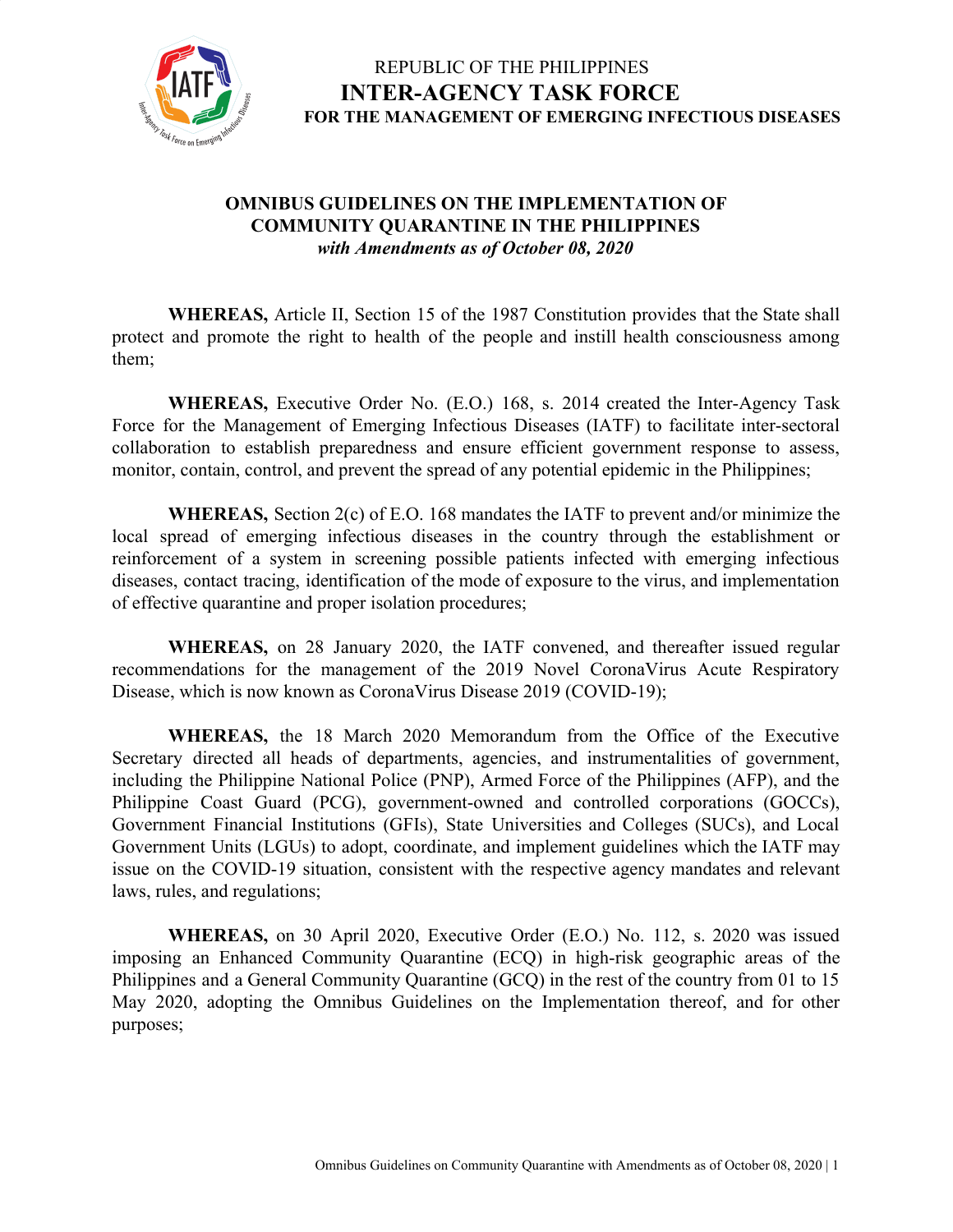

**WHEREAS,** the IATF approved the Guidelines on the Implementation of the Modified Enhanced Community Quarantine (MECQ) including the zoning concept, corresponding qualification, and its phased response or intervention.

**WHEREAS,** there is a need to revise existing guidelines on community quarantine to streamline rules which will be applicable to transitional community quarantine classifications;

**WHEREAS,** Section 3 of E.O. 112 authorizes the IATF to amend or modify the Omnibus Guidelines on the Implementation of Community Quarantine in the Philippines.

**NOW, THEREFORE,** in consideration of the premises set forth herein, the IATF issues these amended Omnibus Guidelines to harmonize and codify existing guidelines of the IATF and member-agencies pertaining to community quarantine, which shall be applied to all regions, provinces, cities, municipalities and barangays placed under community quarantine.

**SECTION [1] DEFINITION OF TERMS.** For purposes of these Guidelines, the following shall be defined as follows:

- 1. **Accommodation Establishments** refers to an establishment operating primarily for accommodation purposes including, but not limited to, hotels, resorts, apartment hotels, tourist inns, motels, pension houses, private homes used for homestay, ecolodges, serviced apartments, condotels, and bed and breakfast facilities. *(As amended by Paragraph A(1) of IATF Resolution No. 43, June 03, 2020)*
- 2. **Comorbidity** refers to the presence of a pre-existing chronic disease condition.
- 3. **Community Quarantine -** refers to the restriction of movement within, into, or out of the area of quarantine of individuals, large groups of people, or communities, designed to reduce the likelihood of transmission of an infectious disease among persons in and to persons outside the affected area.
- 4. **COVID-19** refers to the Coronavirus Disease 2019 which is caused by the virus known as the severe acute respiratory syndrome coronavirus 2 (SARS-CoV-2).
- 5. **Enhanced Community Quarantine** refers to the implementation of temporary measures imposing stringent limitations on movement and transportation of people, strict regulation of operating industries, provision of food and essential services, and heightened presence of uniformed personnel to enforce community quarantine protocols.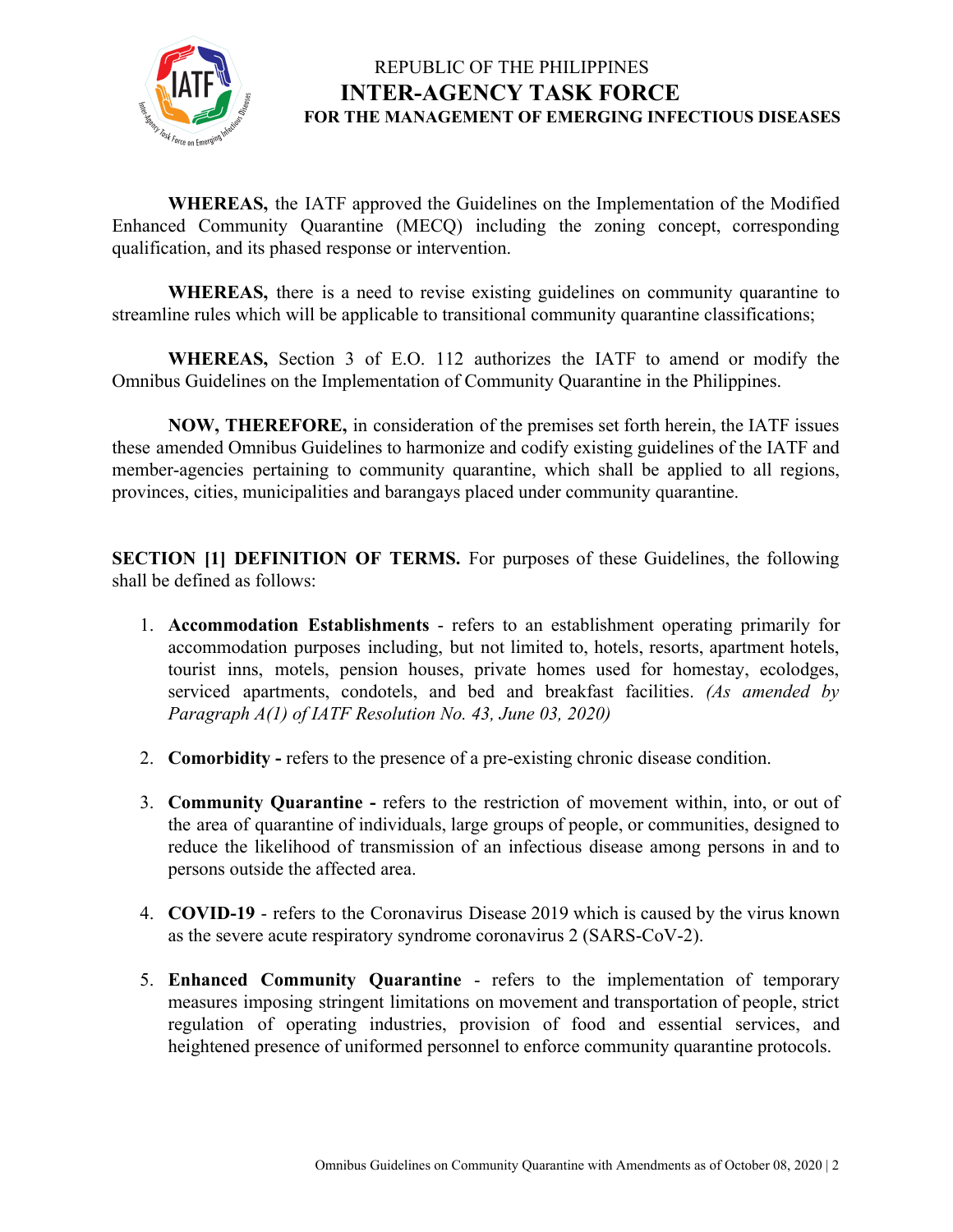

- 6. **Essential goods and services -** covers health and social services to secure the safety and well-being of persons, such as but not limited to, food, water, medicine, medical devices, public utilities, energy, and others as may be determined by the IATF.
- 7. **General Community Quarantine** refers to the implementation of temporary measures limiting movement and transportation, regulation of operating industries, and presence of uniformed personnel to enforce community quarantine protocols.
- 8. **Health and emergency frontline services -** refers to services provided by public health workers [all employees of the Department of Health (DOH), DOH Hospitals, Hospitals of LGUs, and Provincial, City, and Rural Health Units, and Drug Abuse Treatment and Rehabilitation Centers including those managed by other government agencies (*e.g.* police and military hospitals/clinics, university medical facilities), uniformed medical personnel], private health workers, such as but not limited to medical professionals, hospital and health facility administrative and maintenance staff, and aides from private health facilities, as well as their service providers, health workers and volunteers of the Philippine Red Cross and the World Health Organization, and employees of Health Maintenance Organizations (HMOs), the Philippine Health Insurance Corporation (PHIC), health insurance providers, disaster risk reduction management officers, and public safety officers.
- 9. **Interzonal movement -** the movement of people, goods and services across areas under different community quarantine classifications.
- 10. **Intrazonal movement -** the movement of people, goods and services between localities under the same community quarantine classification, without transiting through an area placed under a different classification.
- 11. **Minimum public health standards** refers to guidelines set by the DOH under Administrative Order No. 2020-0015, as well as sector-relevant guidelines issued by national government agencies as authorized by the IATF, to aid all sectors in all settings to implement non-pharmaceutical interventions (NPI), which refer to public health measures that do not involve vaccines, medications or other pharmaceutical interventions, which individuals and communities can carry out in order to reduce transmission rates, contact rates, and the duration of infectiousness of individuals in the population to mitigate COVID-19. For this purpose, the Department of Tourism and Department of Public Works and Highways are recognized as the sector-relevant agencies with respect to tourism and construction, respectively.
- 12. **Modified Enhanced Community Quarantine -** refers to the transition phase between ECQ and GCQ, when the following temporary measures are relaxed and become less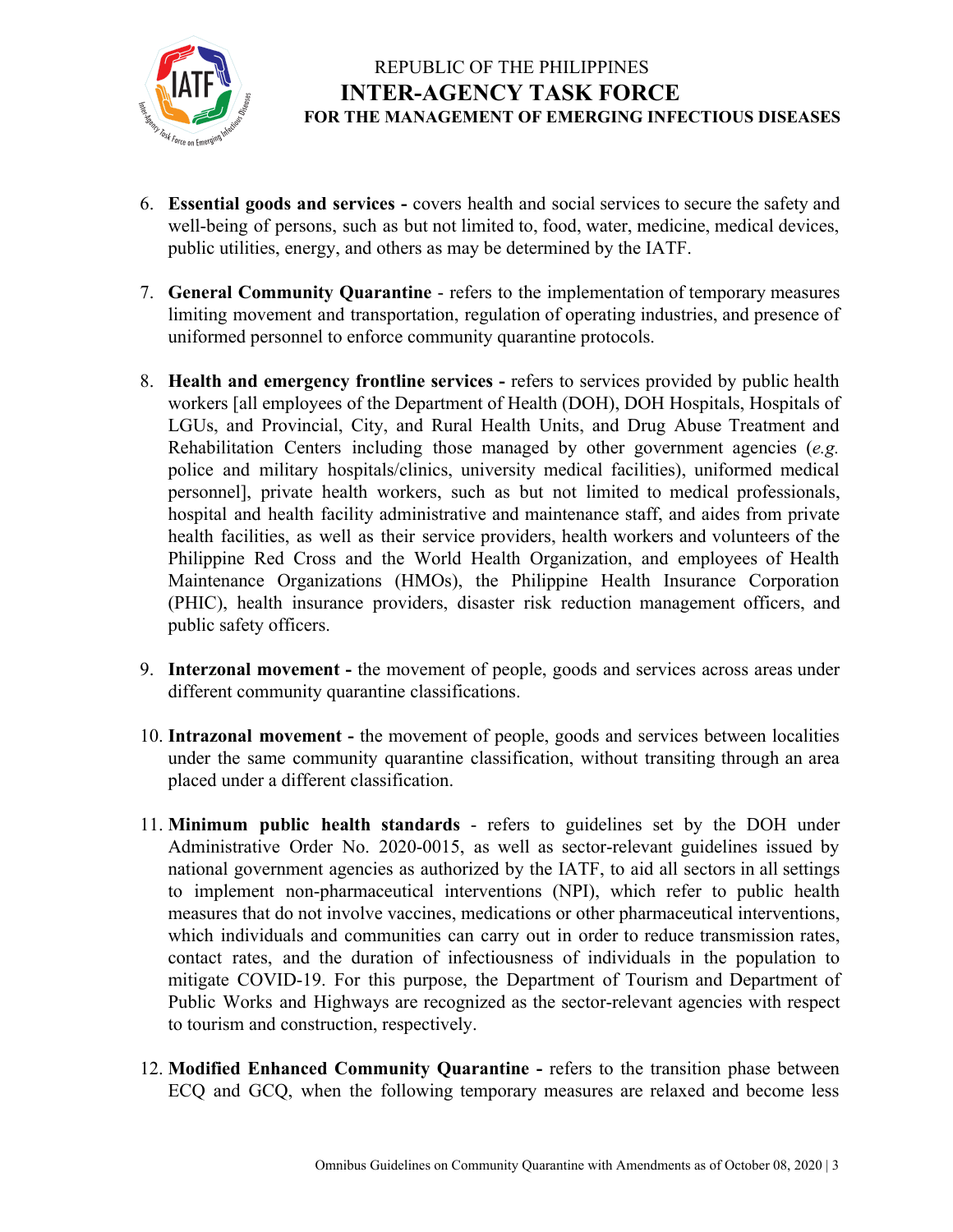

necessary: stringent limits on movement and transportation of people, strict regulation of operating industries, provision of food and essential services, and heightened presence of uniformed personnel to enforce community quarantine protocols.

- 13. **Modified General Community Quarantine** refers to the transition phase between GCQ and the New Normal, when the following temporary measures are relaxed and become less necessary: limiting movement and transportation, the regulation of operating industries, and the presence of uniformed personnel to enforce community quarantine protocols .
- 14. **New Normal** refers to the emerging behaviors, situations, and minimum public health standards that will be institutionalized in common or routine practices and remain even after the pandemic while the disease is not totally eradicated through means such as widespread immunization. These include actions that will become second nature to the general public as well as policies such as bans on large gatherings that will continue to remain in force.
- 15. **Operational capacity -** refers to such a number of employees or workers who can be permitted or required to physically report to work on-site in a particular office or establishment.
- 16. **Skeleton workforce** refers to the operational capacity which utilizes the [smallest](https://dictionary.cambridge.org/us/dictionary/english/small) [number](https://dictionary.cambridge.org/us/dictionary/english/number) of [people](https://dictionary.cambridge.org/us/dictionary/english/people) [needed](https://dictionary.cambridge.org/us/dictionary/english/needed) for a [business](https://dictionary.cambridge.org/us/dictionary/english/business) or [organization](https://dictionary.cambridge.org/us/dictionary/english/organization) to maintain its basic functions.

**SECTION [2] GUIDELINES FOR AREAS PLACED UNDER ENHANCED COMMUNITY QUARANTINE.** Areas placed under ECQ shall observe the following protocols:

- 1. Minimum public health standards shall be complied with at all times for the duration of the ECQ.
- 2. Strict home quarantine shall be observed in all households, and the movement of all residents shall be limited to accessing essential goods and services, and for work in permitted offices or establishments as well as activities listed hereunder.
- 3. Any person below twenty-one (21) years old, those who are sixty (60) years old and above, those with immunodeficiency, comorbidity, or other health risks, and pregnant women, including any person who resides with the aforementioned, shall be required to remain in their residences at all times, except when indispensable under the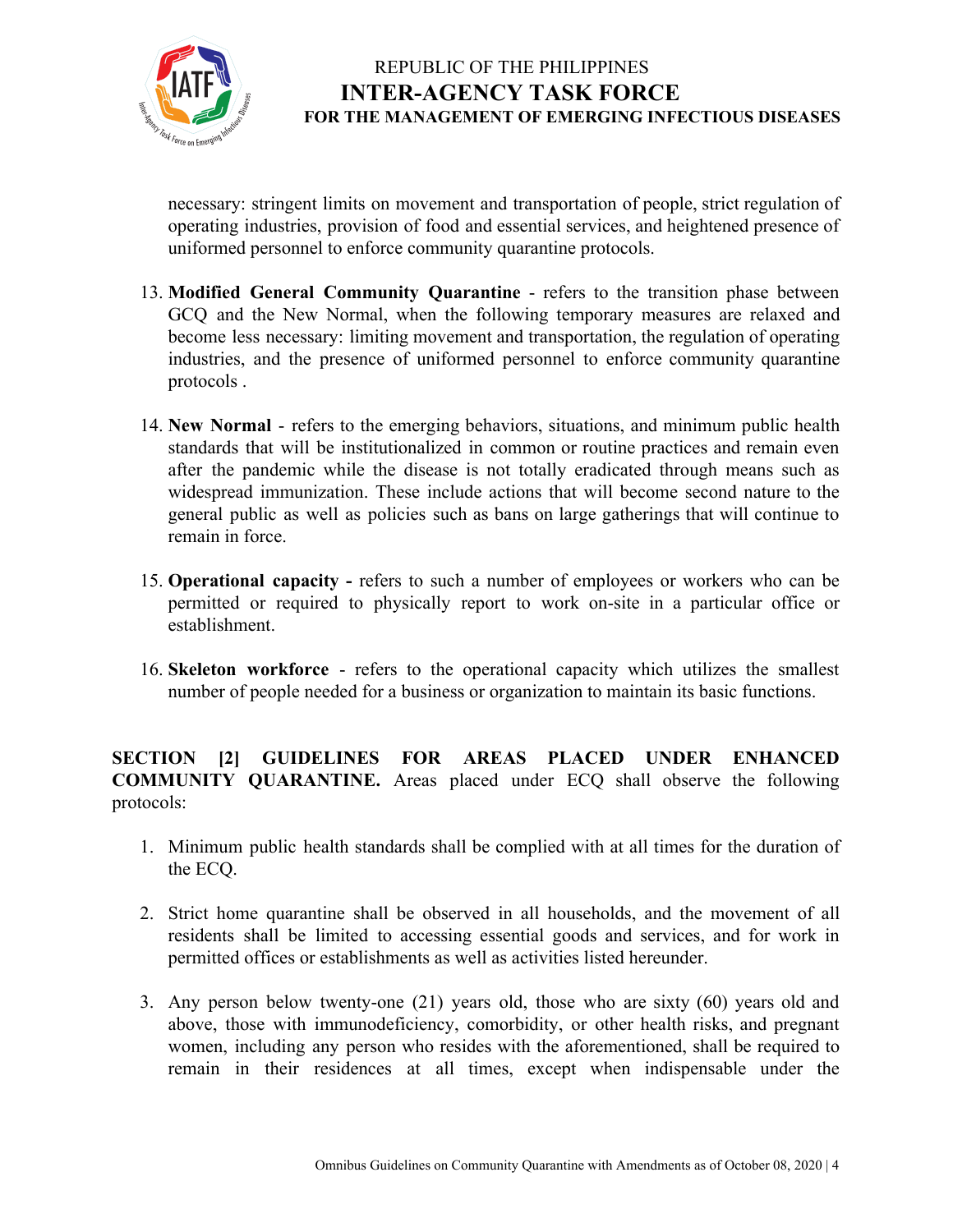

circumstances for obtaining essential goods and services, or for work in industries and offices or such other activities permitted in this Section.

- 4. The following establishments, persons, or activities are allowed to operate, work, or be undertaken for the duration of the ECQ:
	- a. With full operational capacity:
		- i. Public and private hospitals;
		- ii. Health, emergency and frontline services, including those provided by dialysis centers, chemotherapy centers, and the like;
		- iii. Manufacturers of medicines, medical supplies, devices and equipment, including suppliers of input, packaging, and distribution;
		- iv. Industries involved in agriculture, forestry, and fishery and their workers, including farmers, Agrarian Reform Beneficiaries (ARBs), fisherfolk, and agri-fishery stores, and such other components of the food value chain; and
		- v. Delivery and courier services, whether in-house or outsourced, transporting food, medicine, or other essential goods, including clothing, accessories, hardware, housewares, school and office supplies, as well as pet food and other veterinary products.
	- b. At a maximum of fifty percent (50%) operational capacity, without prejudice to the adoption of work-from-home or other alternative work arrangements and without diminution of existing operational capacity previously allowed, if any:
		- i. Private establishments and their employees involved in the provision of essential goods and services, and activities in the value chain related to food, medicine and vitamins production, medical supplies, devices and equipment, and other essential products such as but not limited to soap and detergents, diapers, feminine hygiene products, toilet paper and wet wipes, and disinfectants. Such establishments shall include, but shall not be limited to, public markets, supermarkets, grocery stores, convenience stores, laundry shops, food preparation establishments insofar as take-out and delivery services, and water-refilling stations, unless a higher operational capacity is authorized by the Department of Trade and Industry (DTI);
		- ii. Media establishments and their total permanent staff complement, inclusive of reporters and other field employees, as registered with the Department of Labor and Employment (DOLE) and accredited by the Presidential Communications Operations Office (PCOO); and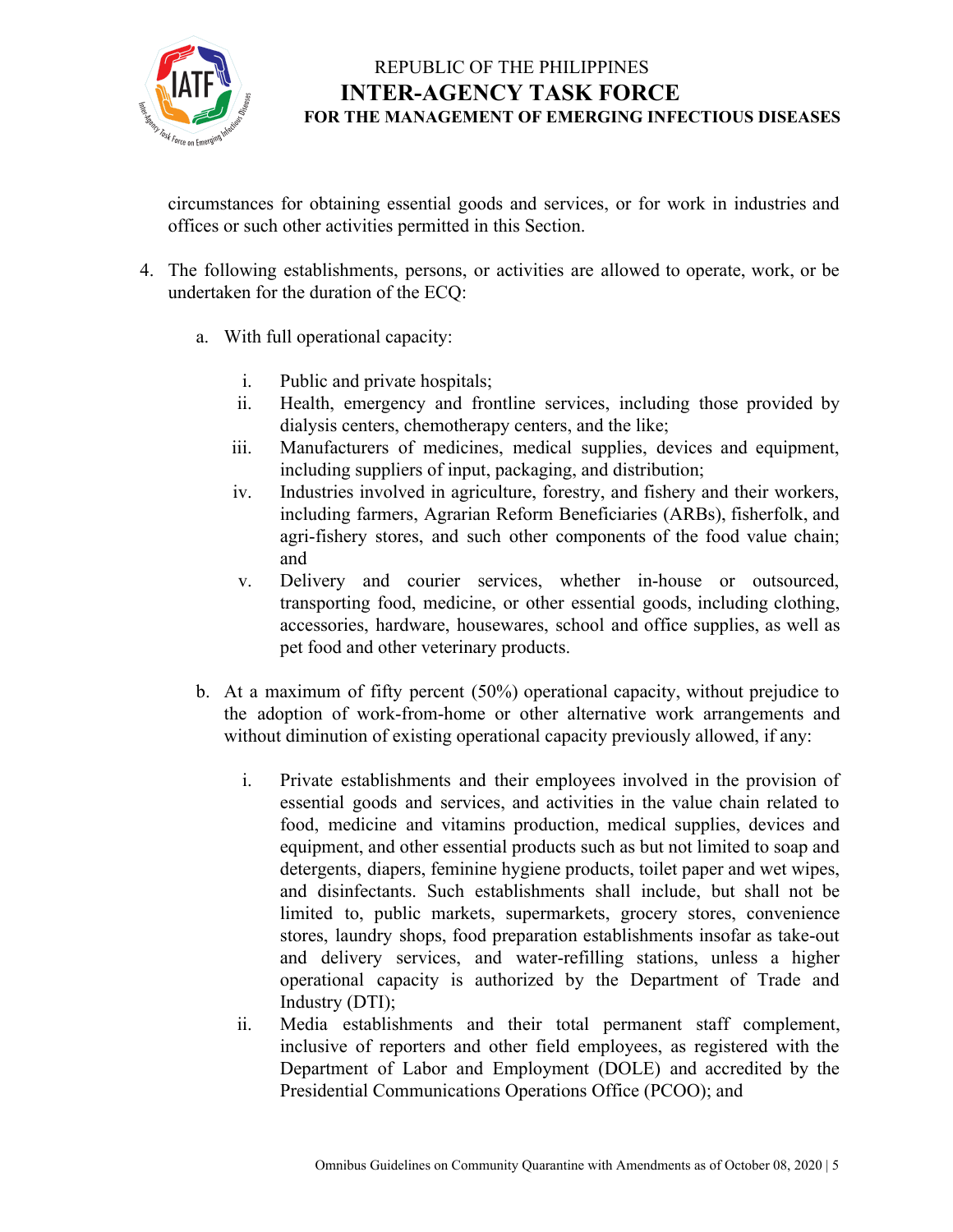

- iii. Workers accredited by the Department of Transportation (DOTr) to work on utility relocation works, and specified limited works across thirteen (13) railway projects, including replacement works for the Manila Metro Rail Transit System Line 3. *Provided that* where applicable, on-site or near-site accommodations and/or point-to-point shuttle services should be arranged.
- c. With a skeleton workforce:
	- i. Other medical, dental, rehabilitation, and optometry clinics, pharmacies or drug stores: *Provided* that there is strict observance of infection prevention and control protocols. *Provided, further,* that dental procedures shall be limited to emergency cases only and that the wearing of full Personal Protective Equipment (PPEs) by dentists and attendants shall be mandatory. *Provided finally* that home service therapy for Persons With Disabilities (PWDs) shall be allowed;
	- ii. Veterinary clinics;
	- iii. Banks, money transfer services, including pawnshops only insofar as performing money transfer functions, microfinance institutions, and credit cooperatives, including their armored vehicle services, if any;
	- iv. Capital markets, including but not limited to the Bangko Sentral ng Pilipinas, Securities and Exchange Commission, Philippine Stock Exchange, Philippine Dealing and Exchange Corporation, Philippine Securities Settlement Corporation, and Philippine Depository and Trust Corporation;
	- v. Water supply and sanitation services and facilities, including waste disposal services, as well as property management and building utility services;
	- vi. Energy and power companies, their third-party contractors and service providers, including employees involved in electric transmission and distribution, electric power plant and line maintenance, electricity market and retail suppliers, as well as those involved in the exploration, operations, trading and delivery of coal, oil, crude or petroleum and by-products (gasoline, diesel, liquefied petroleum gas, jet oil, kerosene, lubricants), including gasoline stations, refineries and depots or any kind of fuel used to produce electricity;
	- vii. Telecommunications companies, internet service providers, cable television providers, including those who perform indirect services such as the technical, sales, and other support personnel, as well as the employees of their third-party contractors doing sales, installation, maintenance and repair works;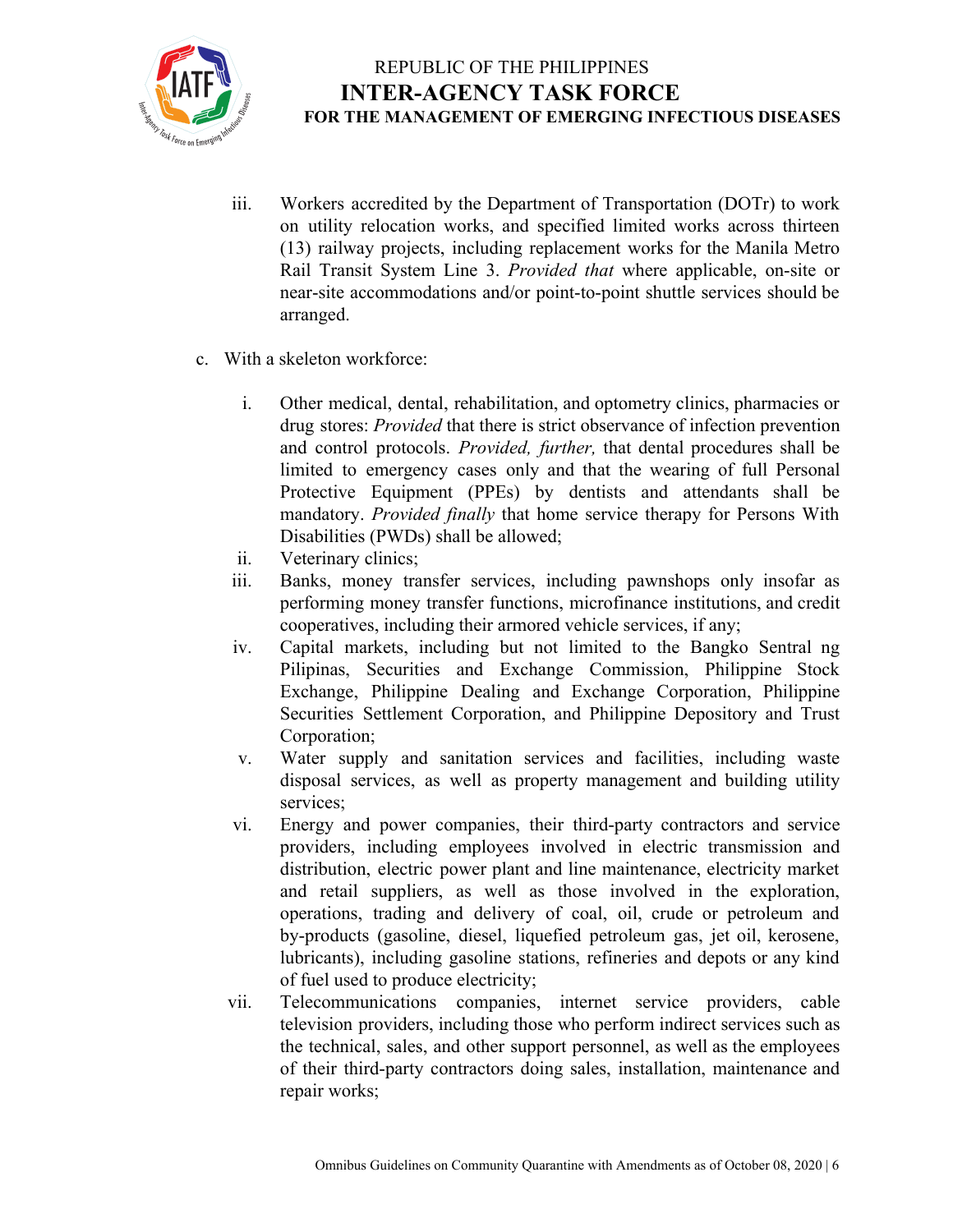

- viii. Airline and aircraft maintenance, pilots and crew, and employees of aviation schools for purposes of the pilot's recurrent training for flight proficiency and type rating using simulator facilities; and ship captains and crew, including shipyard operations and repair;
- ix. Manufacturing companies and suppliers of equipment or products necessary to perform construction works, such as cement and steel;
- x. The Philippine Postal Corporation, at an operational capacity necessary to maintain the prompt delivery of services to its clients;
- xi. The Philippine Statistics Authority, at an operational capacity necessary to conduct data gathering and survey activities related to COVID-19 and the registration and implementation of the national identification (ID) system;
- xii. Business process outsourcing establishments (BPOs) and export-oriented businesses, including mining and quarrying, with work-from-home, on-site or near site accommodation, or point-to-point shuttling arrangements. For this purpose, BPOs and export-oriented businesses, and their service providers, shall be allowed to install, transport and maintain the necessary on-site and work-from-home equipment, deploy their workers under on-site or near-site accommodation arrangements, or provide point-to-point shuttle services from their near-site accommodations to their offices;
- xiii. Essential projects, whether public or private, such as but not limited to quarantine and isolation facilities for Persons under Monitoring (PUMs), and suspect and confirmed COVID-19 patients, facilities for the health sector including those dealing with PUMs, and suspect and confirmed COVID-19 patients, facilities for construction personnel who perform emergency works, flood control, and other disaster risk reduction and rehabilitation works, sewerage projects, water service facilities projects, and digital works. Priority public and private construction projects, defined as those that refer to food production, agriculture, fishery, fish port development, energy, housing, communication, water utilities, manufacturing, and Business Process Outsourcing (BPOs), shall likewise be allowed to operate in accordance with guidelines issued by the DPWH;
- xiv. Funeral and embalming services. *Provided,* that there is shuttle service and/or housing accommodation for their personnel and staff;
- xv. Humanitarian assistance personnel from civil society organizations (CSOs), non-government organizations (NGOs), and United Nations-Humanitarian Country Teams, as well as individuals performing relief operations to augment the government's response against COVID-19 and other disasters or calamities that may occur. *Provided* that they are authorized by the appropriate government agency or LGU;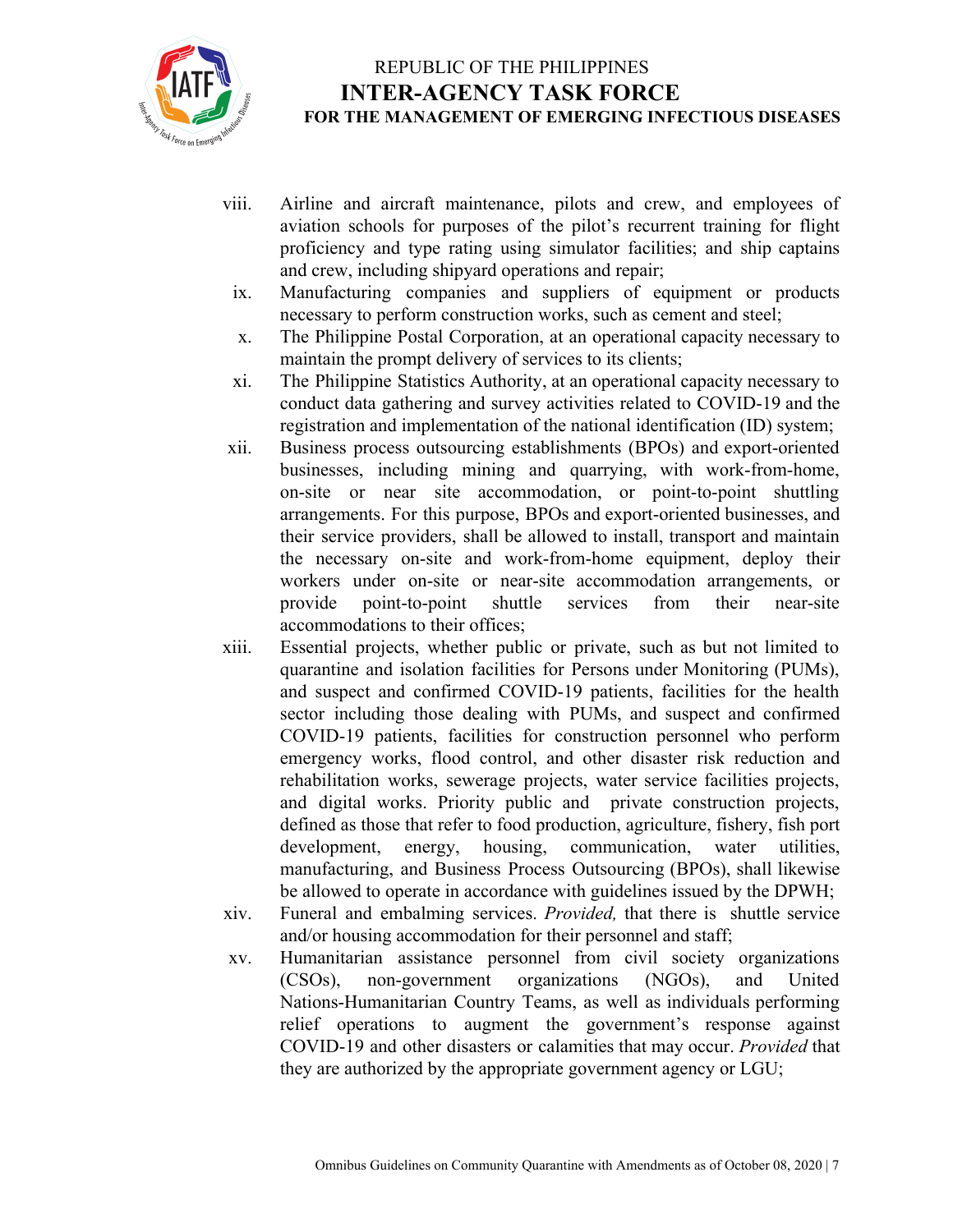

- xvi. Pastors, priests, rabbis, imams or such other religious ministers whose movement shall be related to the conduct of necrological or funeral rites. Corollarily, immediate family members of the deceased who died of causes other than COVID-19 shall be allowed to move from their residences to attend the wake or interment of the deceased upon satisfactory proof of their relationship with the latter, fully complying with social distancing measures for the duration of the activity;
- xvii. Security personnel;
- xviii. Printing presses authorized by the Bureau of Internal Revenue or other appropriate agencies to print official receipts and other accountable forms;
- xix. Establishments engaged in repair and maintenance of machinery and equipment, including those engaged in the repair of computers and household fixtures and equipment; and
- xx. Real estate activities limited to leasing only;

For purposes of the foregoing, transit by permitted persons to and from the above establishments anywhere within the area covered by ECQ shall be allowed.

- 5. Agencies and instrumentalities of the government, including GOCCs, as well as LGUs, may operate with a skeleton workforce in combination with other alternative work arrangements as approved by the head of agency unless a different operational capacity is required in agencies providing health and emergency frontline services, border control, or other critical services.
- 6. Agencies and their regional offices in the executive branch shall issue accreditation, office or travel orders, to identify their respective skeleton workforces for critical services operating for the duration of the ECQ. *Bona fide* IDs issued by the respective agencies shall be sufficient for movement within the contained areas. Skeleton workforces may use official agency vehicles.
- 7. The co-equal or independent authority of the legislature (Senate and the House of Representatives), the judiciary (the Supreme Court, Court of Appeals, Court of Tax Appeals, Sandiganbayan, and the lower courts), the Office of the Ombudsman, and the Constitutional Commissions to operate and accredit their skeleton workforce, or implement any other alternative work arrangements, is recognized.
- 8. Officials and employees of foreign diplomatic missions and international organizations accredited by the Department of Foreign Affairs (DFA), whenever performing diplomatic functions and subject to the guidelines issued by the DFA, may operate with a skeleton workforce.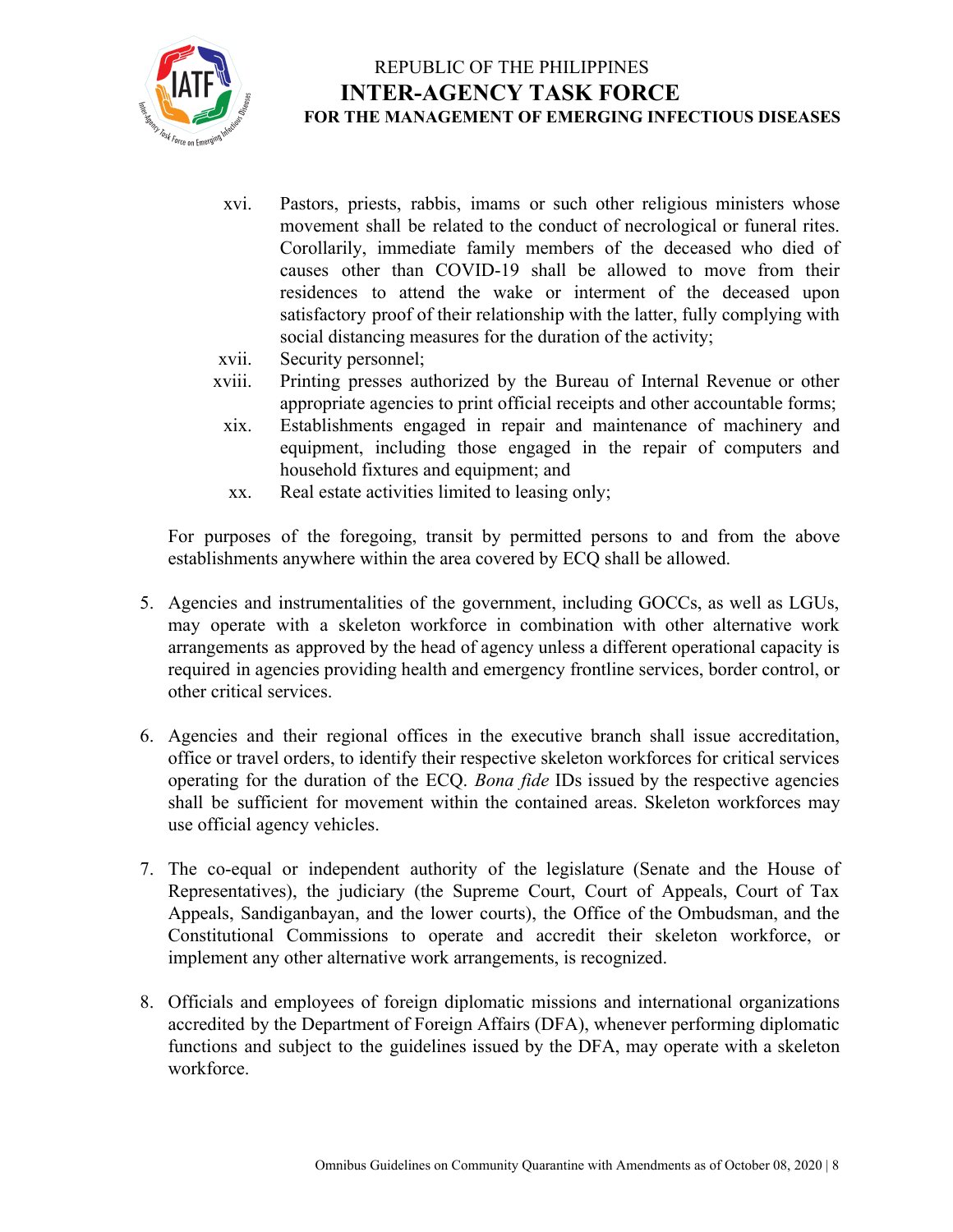

- 9. No hotels or accommodation establishments shall be allowed to operate, except those accommodating the following:
	- a. For guests who have existing booking accommodations for foreigners as of 17 March 2020 for Luzon and 01 May 2020 for other areas;
	- b. Guests who have existing long-term bookings;
	- c. Distressed Overseas Filipino Workers (OFWs) and stranded Filipinos or foreign nationals;
	- d. Repatriated OFWs in compliance with approved quarantine protocols;
	- e. Non-OFWs who may be required to undergo mandatory facility-based quarantine; and
	- f. Health care workers and other employees from exempted establishments under these Omnibus Guidelines and applicable Memoranda from the Executive Secretary.

*Provided* that accommodation establishments may operate only upon the issuance of a Certificate of Authority to operate by the DOT; *Provided further*, that in all of the foregoing, hotel operations shall be limited to the provision of basic accommodation services to guests through an in-house skeleton workforce Ancillary establishments within the premises, such as restaurants, cafés, bars, gyms, spas, and the like, shall not be allowed to operate or to provide room service; *Provided finally,* that accommodation establishments may prepare: (a) packed meals for distribution to guests who opt for the same; and (b) food orders for take-out and delivery only. *(As amended by Paragraph A(2) IATF Resolution No. 43, June 03, 2020)*

- 10. Mass gatherings such as but not limited to, movie screenings, concerts, sporting events, and other entertainment activities, community assemblies, religious gatherings, and non-essential work gatherings shall be prohibited. However, gatherings that are essential for the provision of government services or authorized humanitarian activities shall be allowed.
- 11. Face-to-face or in-person classes at all levels shall be suspended.
- 12. Public transportation shall be suspended. This notwithstanding, commissioned shuttle services for employees of permitted offices or establishments, as well as point-to-point transport services provided by the government shall be allowed to operate, giving priority to healthcare workers.
- 13. Law enforcement agencies shall recognize any of the following IDs: (i) IATF IDs issued by the regulatory agencies with jurisdiction over permitted establishments or persons, (ii) *bona fide* IDs issued by establishments exempted from the strict home quarantine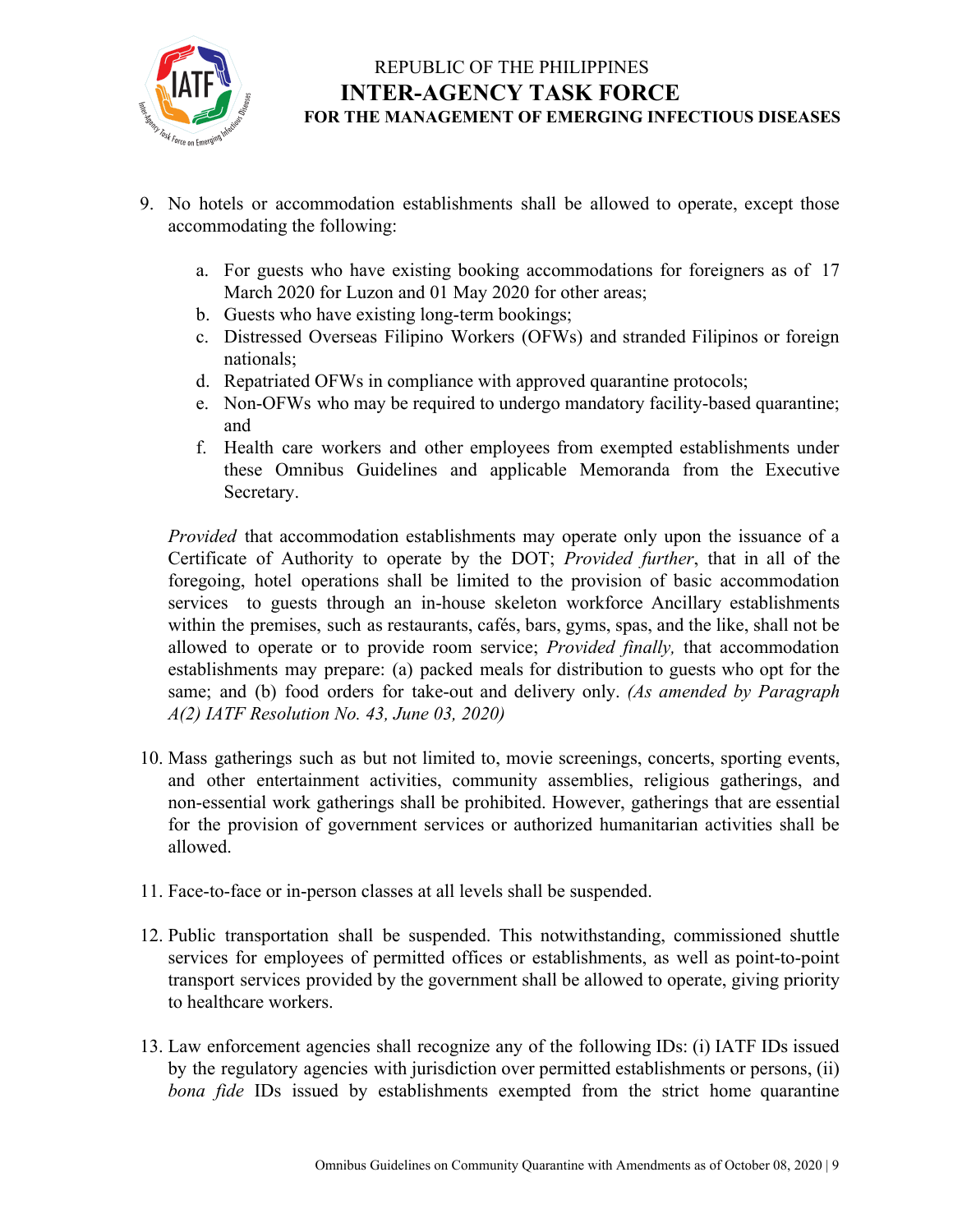

requirement, or (iii) RapidPass IDs. No other IDs or passes specifically exempting persons from community quarantine shall be required of workers of permitted establishments and/or offices without prejudice to requiring the presentation of other documents establishing the nature of their work, and (iv) Integrated Bar of the Philippines ID for lawyers who will provide legal representation necessary to protect rights of persons under custodial investigation, to bail, and to counsel during inquest proceedings. (*As amended by Paragraph B IATF Resolution No. 46, June 15, 2020)*

- 14. The movement of cargo vehicles shall be unhampered. Cargo vehicles as well as vehicles used by public utility companies, BPOs, and export-oriented establishments shall not be subject to an ID system.
- 15. Government offices and private corporations are encouraged to process payrolls online. Payroll managers, and such other employees shall be allowed to travel to process and print payrolls during ECQ.
- 16. Other exemptions from the home quarantine requirement through previous IATF resolutions or issuances by the Office of the President shall be honored.

**SECTION [3] GUIDELINES FOR AREAS PLACED UNDER MODIFIED ENHANCED COMMUNITY QUARANTINE.** Areas placed under MECQ shall observe the following protocols:

- 1. Minimum public health standards shall be complied with at all times for the duration of the MECQ.
- 2. Strict home quarantine shall be observed in all households, and the movement of all residents shall still be limited to accessing essential goods and services, and for work in permitted offices or establishments or such other activities listed hereunder.
- 3. Any person below twenty-one (21) years old, those who are sixty (60) years old and above, those with immunodeficiency, comorbidity, or other health risks, and pregnant women, including any person who resides with the aforementioned, shall be required to remain in their residences at all times, except when indispensable under the circumstances for obtaining essential goods and services, for work in industries and offices or such other activities permitted in this Section.
- 4. The following shall be allowed to operate at full operational capacity: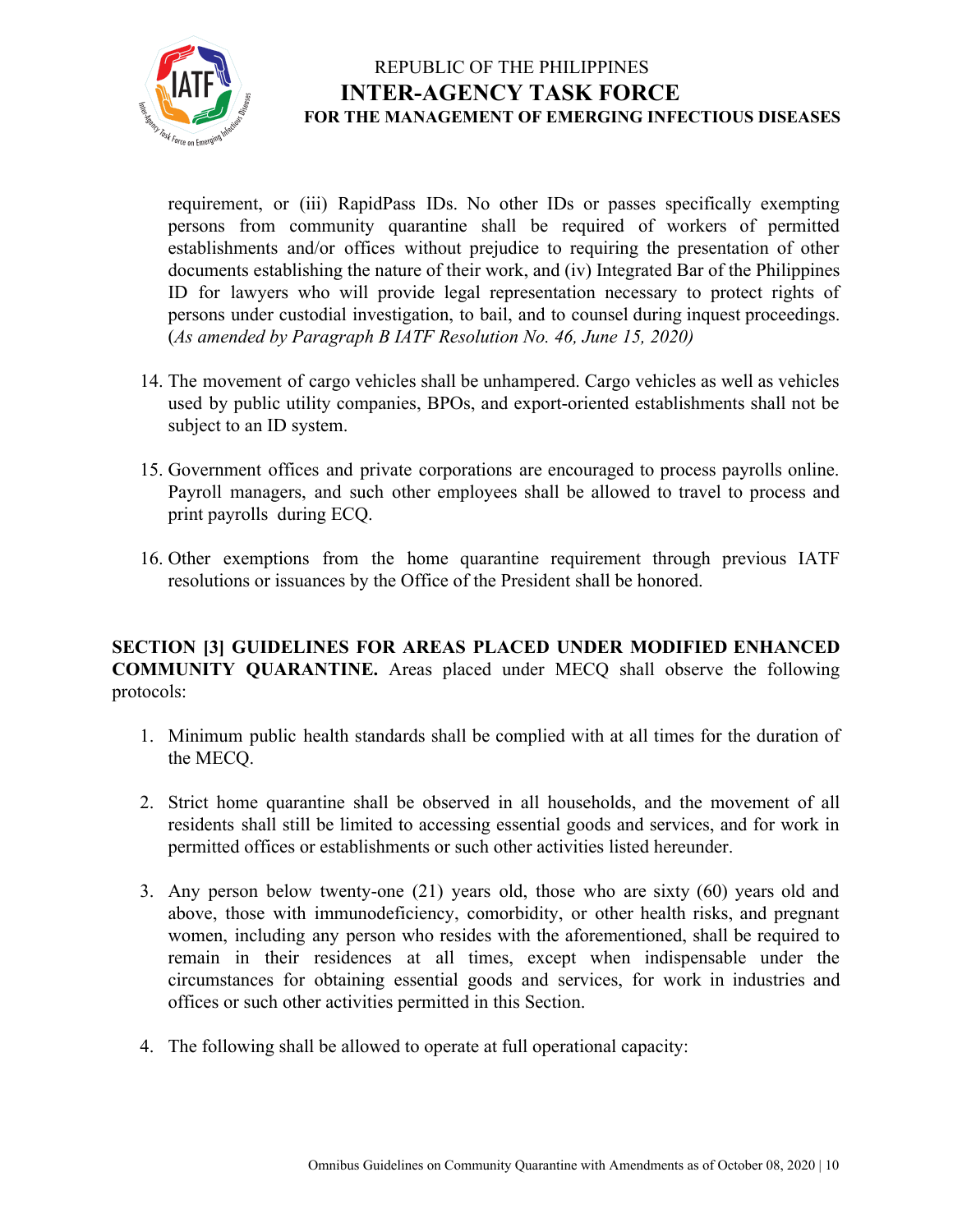

- a. All establishments, persons, or activities permitted to operate, work, or be undertaken under Section 2(4) of these Guidelines;
- b. Media establishments, without need of PCOO accreditation;
- c. BPOs and export-oriented establishments, without need to set up onsite or near-site accommodation arrangements;
- d. E-commerce companies;
- e. Other postal and courier services, as well as delivery services for articles or products not mentioned under Section 2 of these Omnibus Guidelines;
- f. Rental and leasing, other than real estate, such as vehicles and equipment for permitted sectors;
- g. Employment activities that involve the recruitment and placement for permitted sectors; and
- h. Housing services activities, such as but not limited to plumbing, roofing, and electrical works.
- 5. The following offices, establishments or individuals conducting or providing the following activities or services are allowed to operate at fifty percent (50%) operational capacity, while encouraging work-from-home and other flexible work arrangements, where applicable:
	- a. Other manufacturing industries classified as beverages, including alcoholic drinks; electrical machinery; wood products and furniture; non-metallic products; textiles and clothing/wearing apparels; tobacco products; paper and paper products; rubber and plastic products; coke and refined petroleum products; other non-metallic mineral products; computers, electronic and optical products; electrical equipment; machinery and equipment; motor vehicles, trailers and semi-trailers; other transport equipment; and others;
	- b. Other real estate activities;
	- c. Administrative and office support such as, but not limited to, providing photocopying and billing services;
	- d. Other financial services not mentioned in Section 2 of these Omnibus Guidelines, such as, money exchange, insurance, reinsurance and non-compulsory pension funding;
	- e. Legal and accounting services;
	- f. Management consultancy services or activities;
	- g. Architectural and engineering activities, including technical testing and analysis;
	- h. Science and technology, and research and development;
	- i. Recruitment and placement agencies for overseas employment.
	- j. Advertising and market research;
	- k. Computer programming and information management services;
	- l. Publishing and printing services;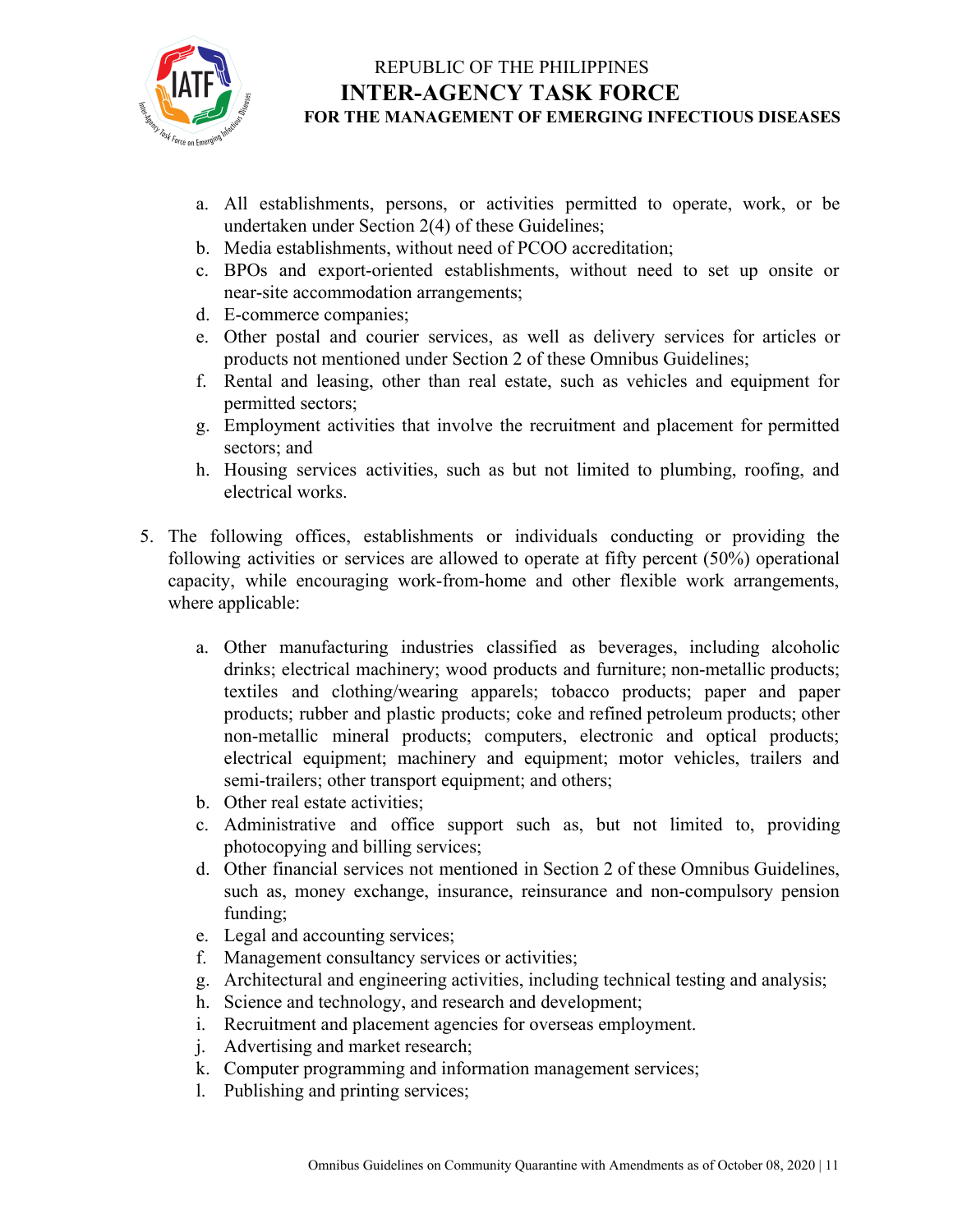

- m. Film, music and television production;
- n. Photography, fashion, and industrial, graphic and interior design;
- o. Wholesale and retail trade of vehicles and their parts and components;
- p. Repair and maintenance of vehicles as well as its parts or components, including car wash services;
- q. Malls and commercial centers, subject to the guidelines issued by the DTI;
- r. Dining establishments and restaurants, but for delivery and take-out only;
- s. Hardware stores;
- t. Clothing and accessories;
- u. Bookstore and school and office supplies;
- v. Baby or infant care supplies;
- w. Pet food and pet care supplies;
- x. Information technology, communications and electronic equipment;
- y. Flower, jewelry, novelty, antique and perfume shops; and
- z. Toy stores, *Provided,* that their playgrounds and amusement areas, if any, shall remain closed;
- aa. Firearms and ammunition trading establishments, subject to strict regulation of the PNP-Firearms and Explosives Office; and
- bb. Pastors, priests, rabbi, imams, and other religious ministers insofar as providing home religious services to households. *Provided* that proper protocols shall be observed, such as social distancing, wearing of face masks and the like.
- 6. Agencies and instrumentalities of the government, including GOCCs, as well as LGUs may operate with a skeleton workforce in combination with other alternative work arrangements as approved by the head of agency unless a different operational capacity is required in agencies providing health and emergency frontline services, border control, and other critical services.
- 7. Accredited diplomatic missions and international organizations shall be advised to operate under a skeleton workforce, without prejudice to alternative work arrangements as the said missions or organizations may deem proper.
- 8. Hotels or accommodation establishments shall not be allowed to operate, except those accommodating the following:
	- a. For guests who have existing booking accommodations for foreigners as of 17 March 2020 for Luzon and 01 May 2020 for other areas;
	- b. Guests who have existing long-term bookings;
	- c. Distressed OFWs and stranded Filipinos or foreign nationals;
	- d. Repatriated OFWs in compliance with approved quarantine protocols;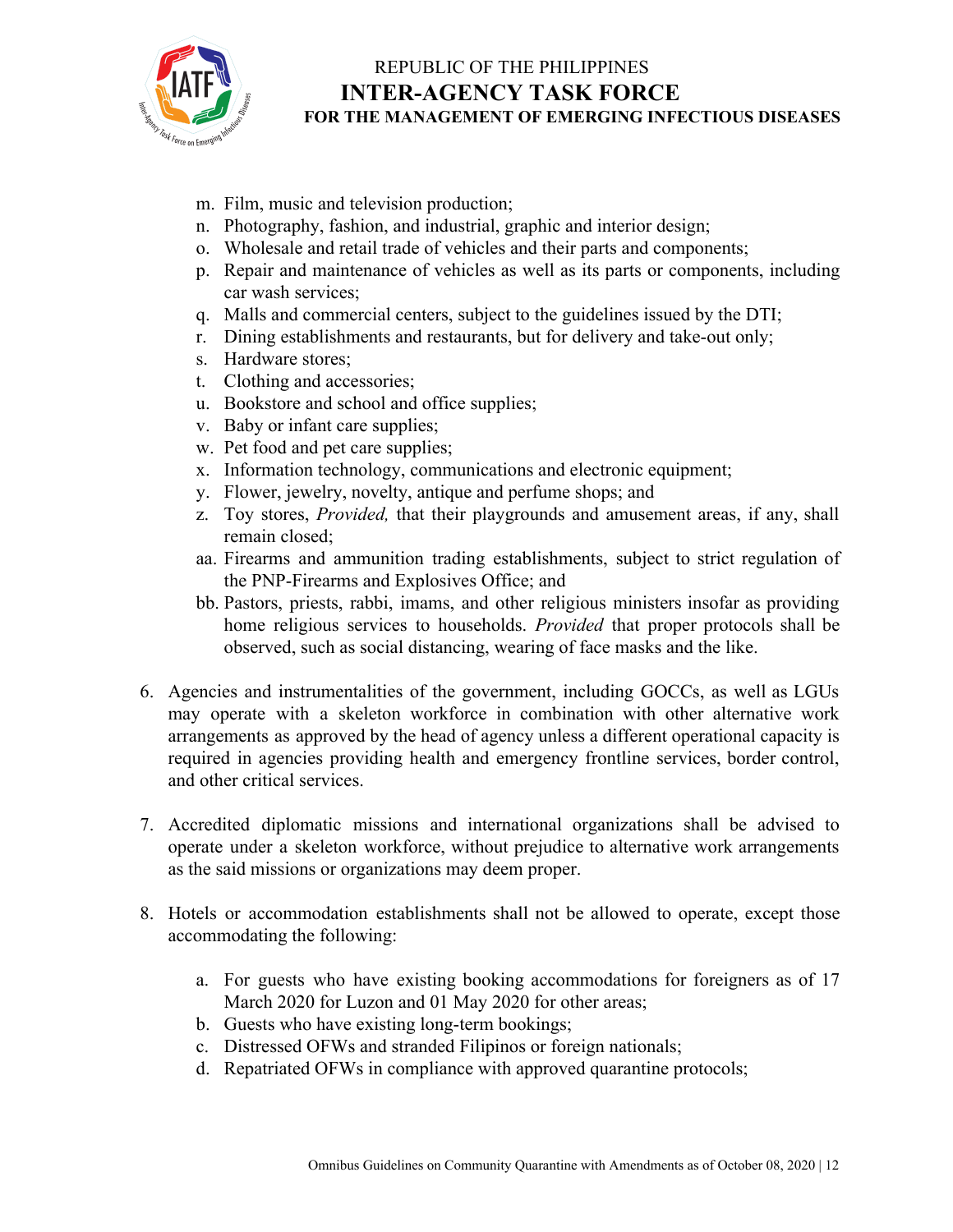

- e. Non-OFWs who may be required to undergo mandatory facility-based quarantine; and
- f. Health care workers and other employees, whether private or public, from exempted establishments under these Omnibus Guidelines and applicable Memoranda from the Executive Secretary.

*Provided* that accommodation establishments may operate only upon the issuance of a Certificate of Authority to operate by the DOT; *Provided further*, that in all of the foregoing, hotel operations shall be limited to the provision of basic accommodation services to guests through an in-house skeleton workforce Ancillary establishments within the premises, such as restaurants, cafés, bars, gyms, spas, and the like, shall not be allowed to operate or to provide room service; *Provided* finally, that accommodation establishments may prepare: (a) packed meals for distribution to guests who opt for the same; and (b) food orders for take-out and delivery only. *(As amended by Paragraph A(2) of IATF Resolution No. 43, June 03, 2020)*

- 9. Mass gatherings such as but not limited to, movie screenings, concerts, sporting events, and other entertainment activities, community assemblies, and non-essential work gatherings shall be prohibited. Gatherings that are for the provision of critical government services and authorized humanitarian activities while adhering to the prescribed minimum health standards shall be allowed. Religious gatherings shall be limited to not more than five (5) persons until otherwise modified through subsequent issuances of the IATF.
- 10. Face-to-face or in-person classes at all levels shall be suspended.
- 11. Public transportation shall be suspended. This notwithstanding, commissioned shuttle services for employees of permitted offices or establishments, as well as point-to-point transport services provided by the government shall be allowed to operate, giving priority to healthcare workers.
- 12. Private transportation such as company shuttles and personal vehicles utilized by persons authorized outside their residences are allowed subject to the guidelines provided by DOTr. The use of bikes and other non-motorized transportation is strongly encouraged.
- 13. Limited operations in malls and shopping centers shall be allowed, except for leisure establishments and services which shall continue to be closed. *Provided,* that establishments and services allowed to operate in malls and shopping centers may only operate at a capacity consistent with items (4) and (5) of this Section. *Provided, further*, those below twenty-one (21) years old, and those sixty (60) years old and above and those with immunodeficiency, comorbidity, or other health risks, and pregnant women,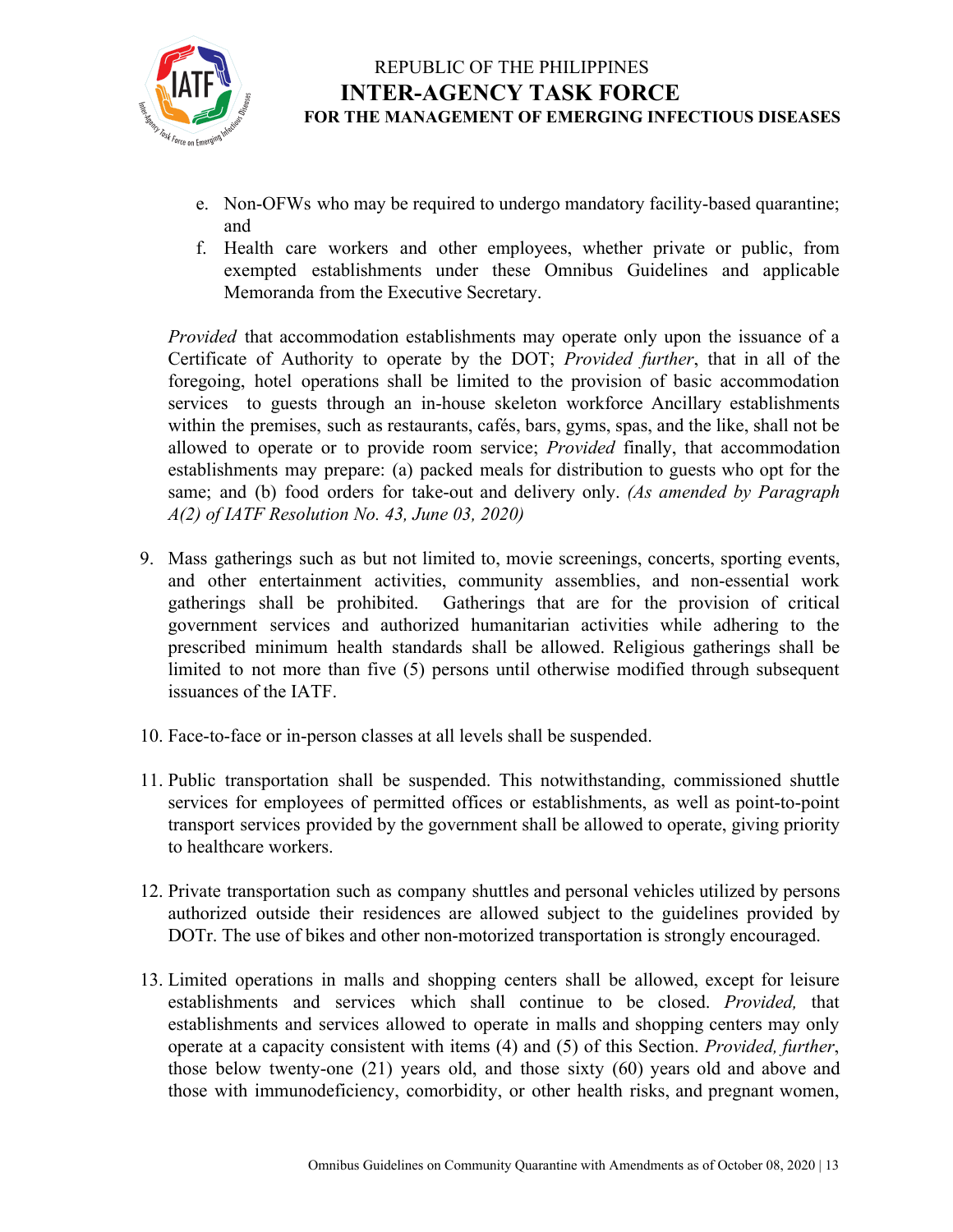

including any person who resides with the aforementioned, may not enter malls and shopping centers except when indispensable under the circumstances for obtaining essential goods and services or for work in establishments located therein. *Provided, finally*, that such operations must comply with the guidelines of the DTI until otherwise modified through subsequent issuances of the IATF.

- 14. In addition to those allowed and enumerated construction projects under Section 2 of these Guidelines, other essential and priority public and private construction projects shall be allowed, subject to compliance with the DPWH construction safety guidelines: *Provided,* however, that small scale-projects as defined by the DPWH shall not be allowed.
- 15. The following shall not be allowed to operate within an area under MECQ:
	- a. Tourist destinations such as water parks, reservation service and related services;
	- b. Entertainment industries such as cinemas, theaters, and karaoke bars;
	- c. Kid amusement industries such as playroom and kiddy rides;
	- d. Libraries, archives, museums and cultural centers;
	- e. Gyms, fitness studios and sports facilities; and
	- f. Personal care services such as massage parlors, sauna, facial care and waxing.
- 16. The provisions relative to processing of payrolls, the RapidPass system, use of government owned or hired vehicles and identification cards for humanitarian assistance actors and public and private employees in areas under ECQ shall likewise apply in areas under MECQ.
- 17. Individual outdoor exercise such as outdoor walks, jogging, running or biking are allowed within MECQ areas. *Provided,* that the minimum health standards and precautions such as the wearing of masks and the maintenance of social distancing protocols are observed.
- 18. Other exemptions from the ECQ through previous IATF resolutions or issuances by the Office of the President shall also be applied in MECQ.

**SECTION [4] GUIDELINES FOR AREAS UNDER GENERAL COMMUNITY QUARANTINE.** Areas placed under GCQ shall observe the following protocols:

1. Minimum public health standards shall be complied with at all times for the duration of the GCQ.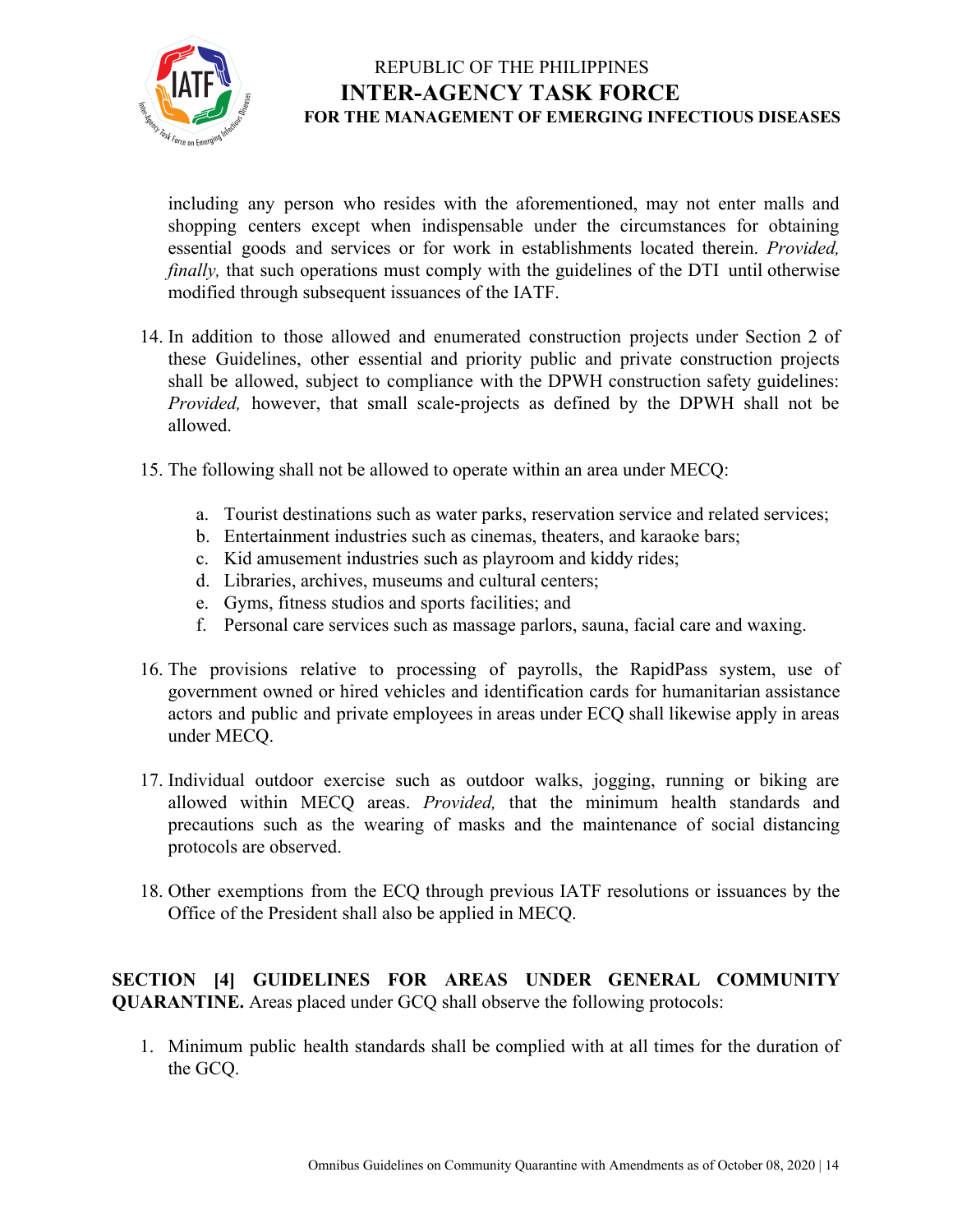

- 2. The movement of all persons in areas placed under GCQ shall be limited to accessing essential goods and services, and for work in the offices or industries permitted to operate hereunder. *Provided*, that movement for leisure purposes shall not be allowed.
- 3. Any person below twenty-one (21) years old, those who are sixty (60) years old and above, those with immunodeficiency, comorbidity, or other health risks, and pregnant women, including any person who resides with the aforementioned, shall be required to remain in their residences at all times, except when indispensable under the circumstances for obtaining essential goods and services or for work in permitted industries and offices.
- 4. Work in all government offices may be at full operational capacity or under such alternative work arrangements as agencies may deem proper in accordance with the relevant rules and regulations issued by the Civil Service Commission (CSC). *Provided that* for offices requiring employees to report physically, commissioned shuttle services as well as point-to-point transport services may be provided.
- 5. Accredited diplomatic missions and international organizations may operate at fifty percent (50%) capacity. Alternative work arrangements such as flexible work arrangements, compressed work week, telework, and telecommuting is strongly encouraged.
- 6. All permitted establishments and activities under Section 2(4) shall be allowed to operate or be undertaken at full operational capacity. In addition, the following sectors or industries shall be allowed to operate at an operational capacity provided herein:
	- a. **Category I Industries -** Power, energy, water, and other utilities, agriculture, fishery, and forestry industries, food manufacturing and food supply chain businesses, including food retail establishments such as supermarkets, grocery stores, and food preparation establishments insofar as take-out and delivery services, food delivery services, health-related establishments, the logistics sector, information technology and telecommunication companies, the media, at full operational capacity;
	- b. **Category II Industries -** Mining and other manufacturing, and electronic commerce companies, as well as other delivery, repair and maintenance, and housing and office services, at anywhere between fifty percent (50%) up to full operational capacity, and without prejudice to work-from-home and other alternative work arrangements; and
	- c. **Category III Industries -** Financial services, legal and accounting, and auditing services, professional, scientific, technical, and other non-leisure services, barbershops and salons and other non-leisure wholesale and retail establishments,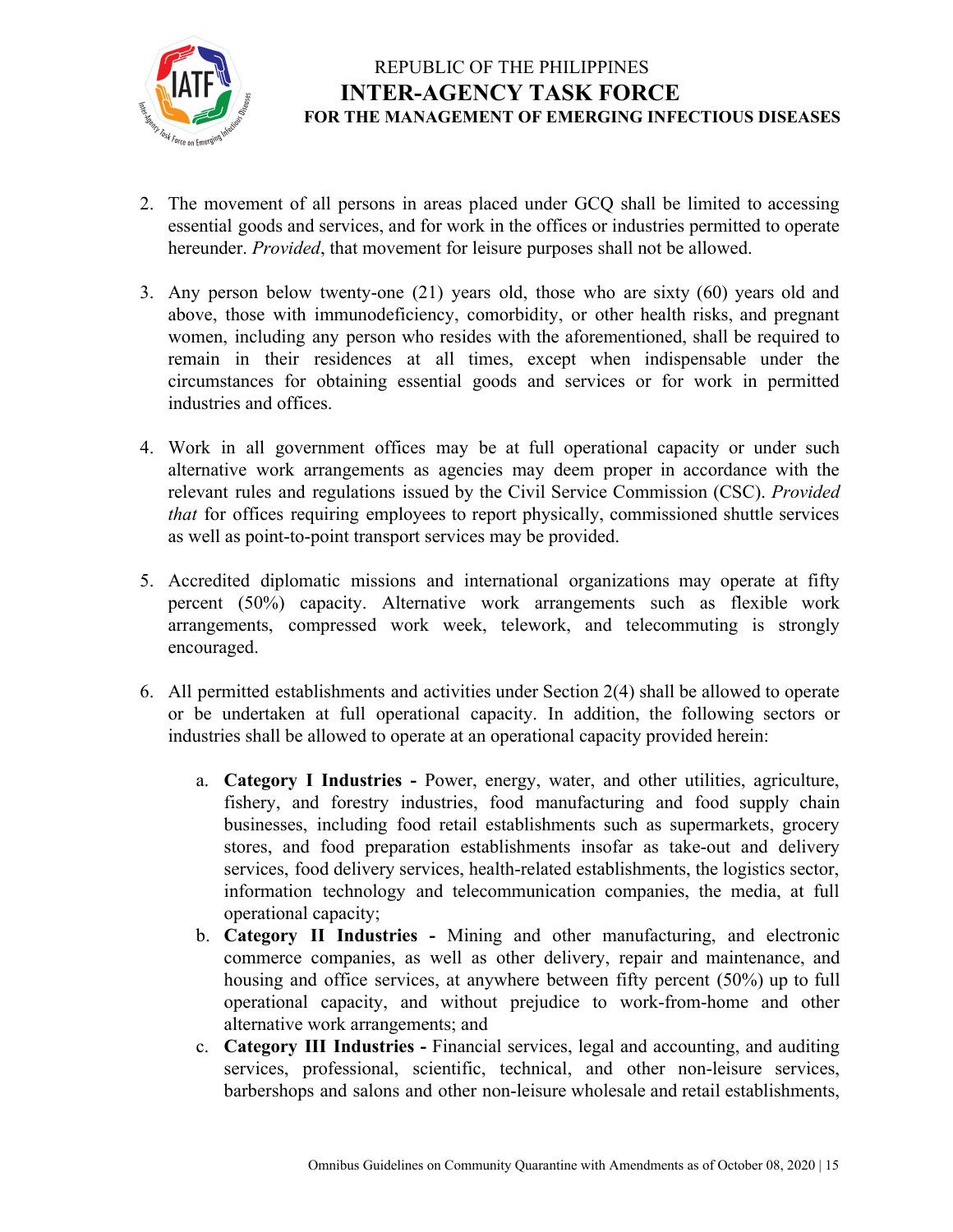

from skeleton workforce to fifty percent (50%) operational capacity, and without prejudice to work-from-home and other alternative work arrangements.

The foregoing lists of sectors and industries per category are illustrative. Specific industries under each category are reflected in a separate document issued by the DTI which shall contain the updated guidelines to implement gradual increase of operational and venue capacity including operating hours, without diminution of the current capacities and hours previously allowed. This is without prejudice to the authority of the DTI to recategorize Category IV industries as may be found in Paragraph (9) herein.(As amended by Paragraph B(2)(c) of IATF Resolution No. 41, May 29, 2020, Paragraph B(1) of IATF Resolution No. 49, June 25, 2020, Paragraph E of IATF Resolution No. 51, July 02, 2020, and Paragraph C of IATF Resolution No. 56, July 16, 2020.)

- 7. Limited operations in malls and shopping centers shall be allowed, except for leisure establishments and services which shall continue to be closed. *Provided,* that establishments and services allowed to operate in malls and shopping centers may only operate at a capacity consistent with Section 2(4) of these Omnibus Guidelines. *Provided, further*, those below twenty-one (21) years old, and those sixty (60) years old and above and those with immunodeficiency, comorbidity, or other health risks, and pregnant women, including any person who resides with the aforementioned, may not enter malls and shopping centers except when indispensable under the circumstances for obtaining essential goods and services or for work in establishments located therein until otherwise modified through subsequent issuances of the IATF. *Provided, finally,* that operations of malls and shopping centers are subject to the guidelines of the DTI.
- 8. All public and private construction projects shall be allowed, but with strict compliance to the construction safety guidelines issued by the DPWH for the implementation of infrastructure projects during the COVID-19 pandemic.
- 9. Amusement, gaming, and fitness establishments, as well as those in the kids and the tourism industries, and all **Category IV** industries may not operate. Industries in **Category IV** are reflected in the DTI issuance mentioned above. The DTI, in consultation with the Department of Finance, Department of the Interior and Local Government, and the Department of Tourism is hereby authorized to gradually recategorize industries from Category IV to Category III as may be deemed necessary. The resumption of, or gradual increase in operating capacity, and continued operations of Category III industries shall be subject to their proprietors' compliance with the proper health protocols set by the DTI. Further, their compliance shall be assessed through a post-audit mechanism which shall be led by the DTI, DOH, LGU Health Office and/or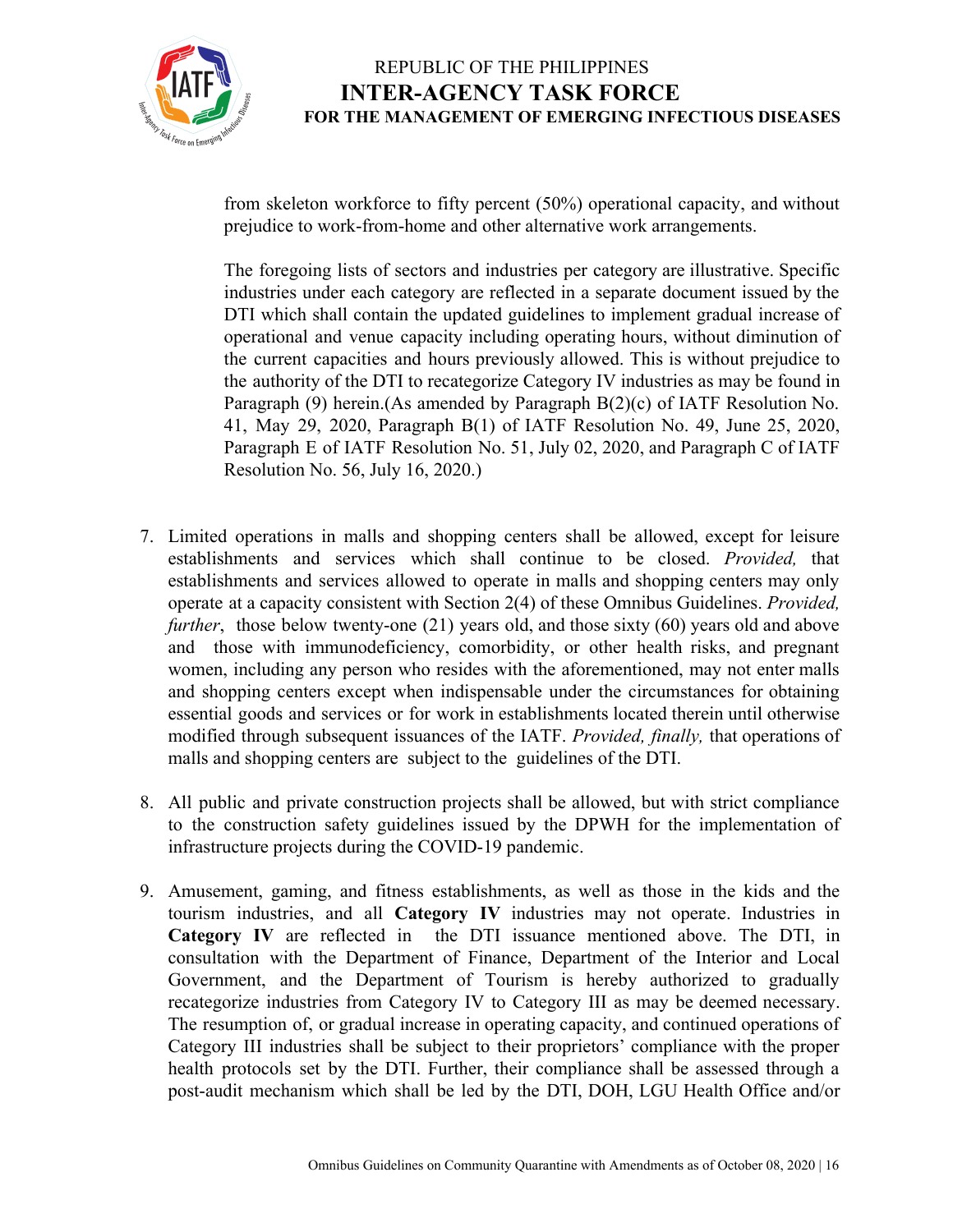

other deputized organizations. (As amended by Paragraph C of IATF Resolution No. 56, July 16, 2020)

- 10. No hotels or accommodation establishments shall be allowed to operate, except those accommodating the following:
	- a. For guests who have existing booking accommodations for foreigners as of 17 March 2020 for Luzon and 01 May 2020 for other areas;
	- b. Guests who have existing long-term bookings;
	- c. Distressed OFWs and stranded Filipinos or foreign nationals;
	- d. Repatriated OFWs in compliance with approved quarantine protocols;
	- e. Non-OFWs who may be required to undergo mandatory facility-based quarantine; and
	- f. Healthcare workers and other employees from exempted establishments under these Omnibus Guidelines and applicable Memoranda from the Executive Secretary.
	- g. Markets of specialized programs of the Department of Tourism

Provided that accommodation establishments may operate only upon the issuance of a Certificate of Authority to operate by the DOT; Provided further, that in all of the foregoing, hotel operations shall be limited to the provision of basic accommodation services to guests through an in-house skeleton workforce. The operation of ancillary establishments within the premises, such as restaurants, cafes, bars, gyms, spas, and the like, shall be governed by these Omnibus Guidelines and other issuances of the relevant national agencies.(As amended by Paragraph A(2) of IATF Resolution No. 43, June 03, 2020, Paragraph D of IATF Resolution No. 48, June 22, 2020, Paragraph B(2) of IATF Resolution No. 49, June 25, 2020, and further amended by Paragraph C(3) of IATF Resolution No. 70, September 10, 2020)

- 11. Face-to-face or in-person classes shall be suspended. For Academic Year 2020-2021, the following shall be observed for the conduct of classes:
	- a. For basic education, the Basic Education Learning Continuity Plan of the Department of Education (DepEd) shall be adopted, as follows:
		- i. Opening of classes for the basic education shall be on 24 August 2020 and shall end on 30 April 2021;
		- ii. Opening of private schools will be allowed within the period provided by law. *Provided,* that school learning continuity plan shall be submitted; no face-to-face classes will be allowed earlier than 24 August 2020; and,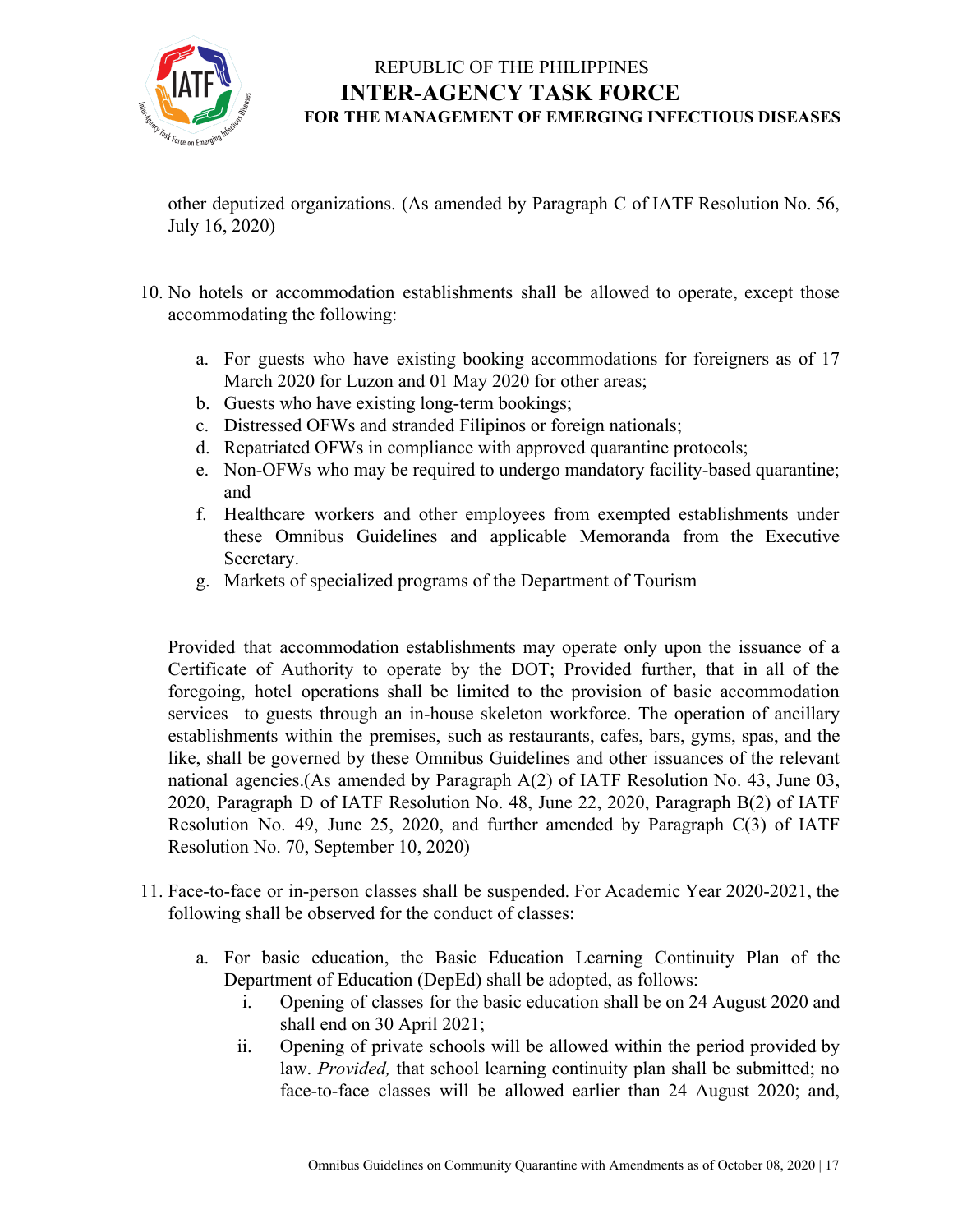

from 24 August, face-to-face learning shall only be allowed when the local risk severity grading permits, and subject to compliance with minimum public health standards;

- iii. Adoption of various learning delivery options such as but not limited to face-to-face, blended learnings, distance learnings, and homeschooling and other modes of delivery shall be implemented depending on the local COVID Risk Severity Classification and compliance with minimum public health standards; and
- iv. Conduct of curricular and co-curricular activities involving gatherings such as science fairs, showcase of portfolios, trade fairs, school sports, campus journalism, festival of talents, job fairs, and other similar activities is cancelled, except those conducted online.
- b. For higher education, the recommendations of the Commission on Higher Education (CHED) for higher education institutions (HEIs) shall be adopted, as follows:
	- i. The rolling opening of classes will be based on education delivery mode, compliance with minimum health standards and the situation on the ground:
		- 1. HEIs using full online education can open anytime;
		- 2. HEIs using flexible learning can open anytime in August 2020;
		- 3. HEIs using significant face-to-face or in-person mode can open not earlier than 01 September 2020;
		- 4. No face-to-face or in-person classes until 31 August 2020.
	- ii. Private HEIs are encouraged to change their academic calendar and open in August 2020.
- c. For technical vocational education and training (TVET) of the Technical Educational and Skills Development Authority (TESDA), the following trainings and assessments may be conducted or provided by Technical Vocational Institutions (TVIs) and TESDA Technology Institutions (TTIs) subject to compliance with TESDA Guidelines and minimum public health standards.
	- i. Full online/E-learning trainings;
	- ii. All training programs related to agriculture/fishery qualifications for food production and processing, domestic work, and other TVET qualifications as may be allowed by the DTI;
	- iii. Distance Learning for TVET programs;
	- iv. E-learning component of Blended Learning for TVET programs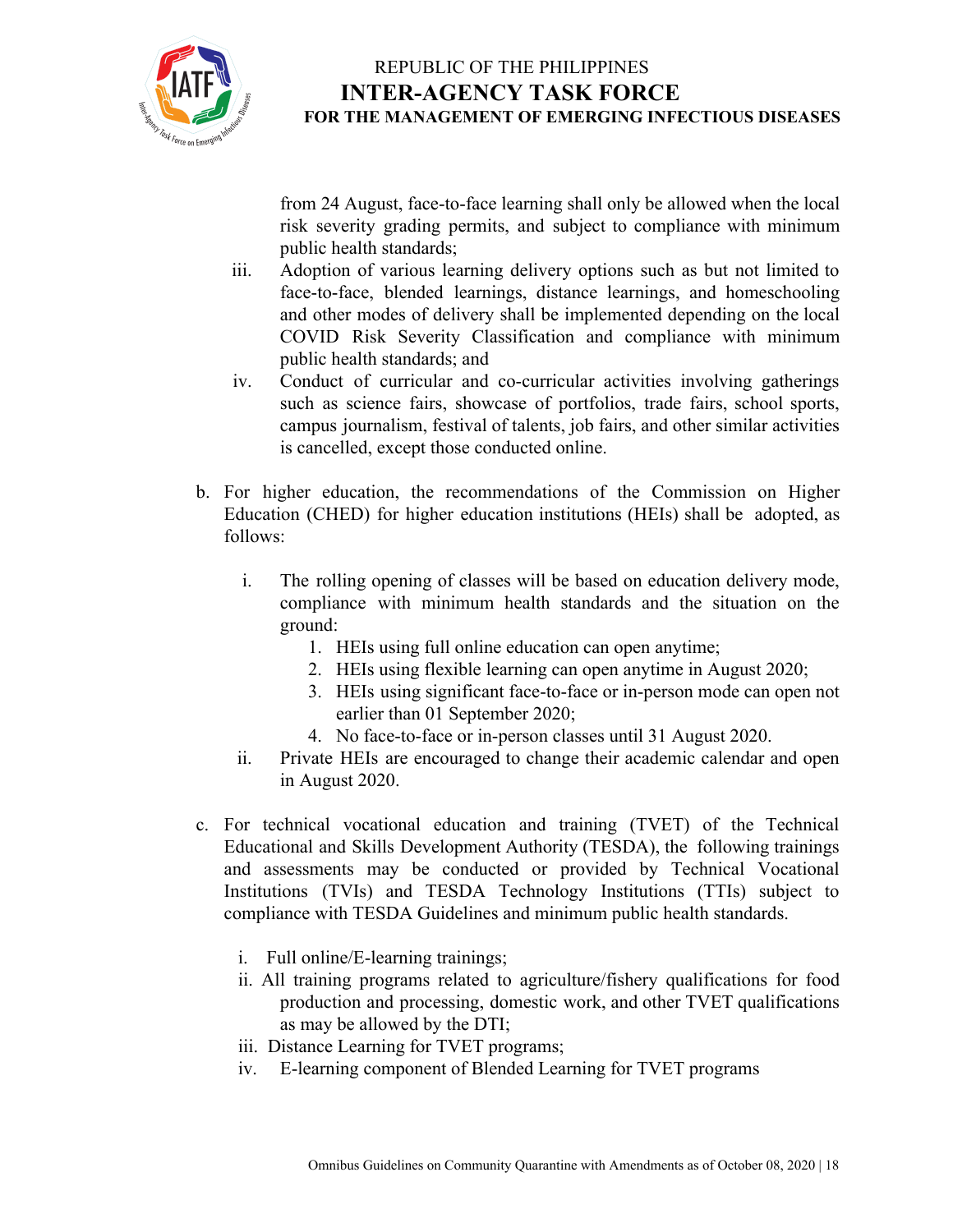

- v. Dual Training System, Enterprise-Based Training, and In-Plant Training in establishments allowed to operate under GCQ, and
- vi. Virtual Assessment and Portfolio Assessment through electronic means for certain TVET qualifications.
- vii. Face-to-face competency assessment for domestic work, caregiver and housekeeping qualifications, ship's catering, and such other TVET qualifications as may be allowed by DTI up to 50% assessment site capacity, provided there is strict compliance with minimum public health standards, TESDA Guidelines and consultation with local government units. (*As amended by Paragraph C of IATF Resolution No. 47, June 19, 2020, and Paragraph B of IATF Resolution No. 78, October 08, 2020.)*
- 12. Mass gatherings such as but not limited to, movie screenings, concerts, sporting events, and other entertainment activities, community assemblies, and non-essential work gatherings shall be prohibited. Gatherings that are for the provision of critical government services and authorized humanitarian activities while adhering to the prescribed minimum health standards shall be allowed. Religious gatherings in areas under General Community Quarantine shall be allowed up to ten percent (10%) of the seating capacity, or up to ten (10) persons, whichever is higher. *Provided that,* religious gathering shall be limited to the conduct of religious worship and/or service; *Provided further*, that there is no objection from the local government unit where the religious gathering may take place. The religious denominations should strictly observe their submitted protocols and the minimum public health standards, particularly the social distancing measures and non-pharmaceutical interventions such as the obligatory wearing of face masks and immediate availability of hand hygiene necessities in the premises. (As amended by Paragraph B(2) of IATF Resolution No. 51, July 02, 2020)
- 13. Outdoor non-contact sports and other forms of exercise such as but not limited to walking, jogging, running, biking, golf, swimming, tennis, badminton, equestrian, range shooting, diving, and skateboarding are allowed. Provided, that the minimum public health standards such as the wearing of masks and the maintenance of social distancing protocols, and no sharing of equipment where applicable, are observed. Provided, further, that operations of the relevant clubhouses or similar establishments, if any, shall be limited to basic operations and restaurants and cafés therein are hereby allowed to operate at thirty percent (30%) venue capacity provided that it allows for social distancing protocols and that such establishments are compliant with the proper protocols prescribed by the DTI. In this regard, the operation of these dine-in establishments is hereby allowed up to 9:00 PM. For this purpose, the prohibition in Section 4(3) does not apply. Spectators in all non-contact sports and exercises shall be prohibited.(As amended by Paragraph A(3)(a) of IATF Resolution No. 43, June 03, 2020 and further amended by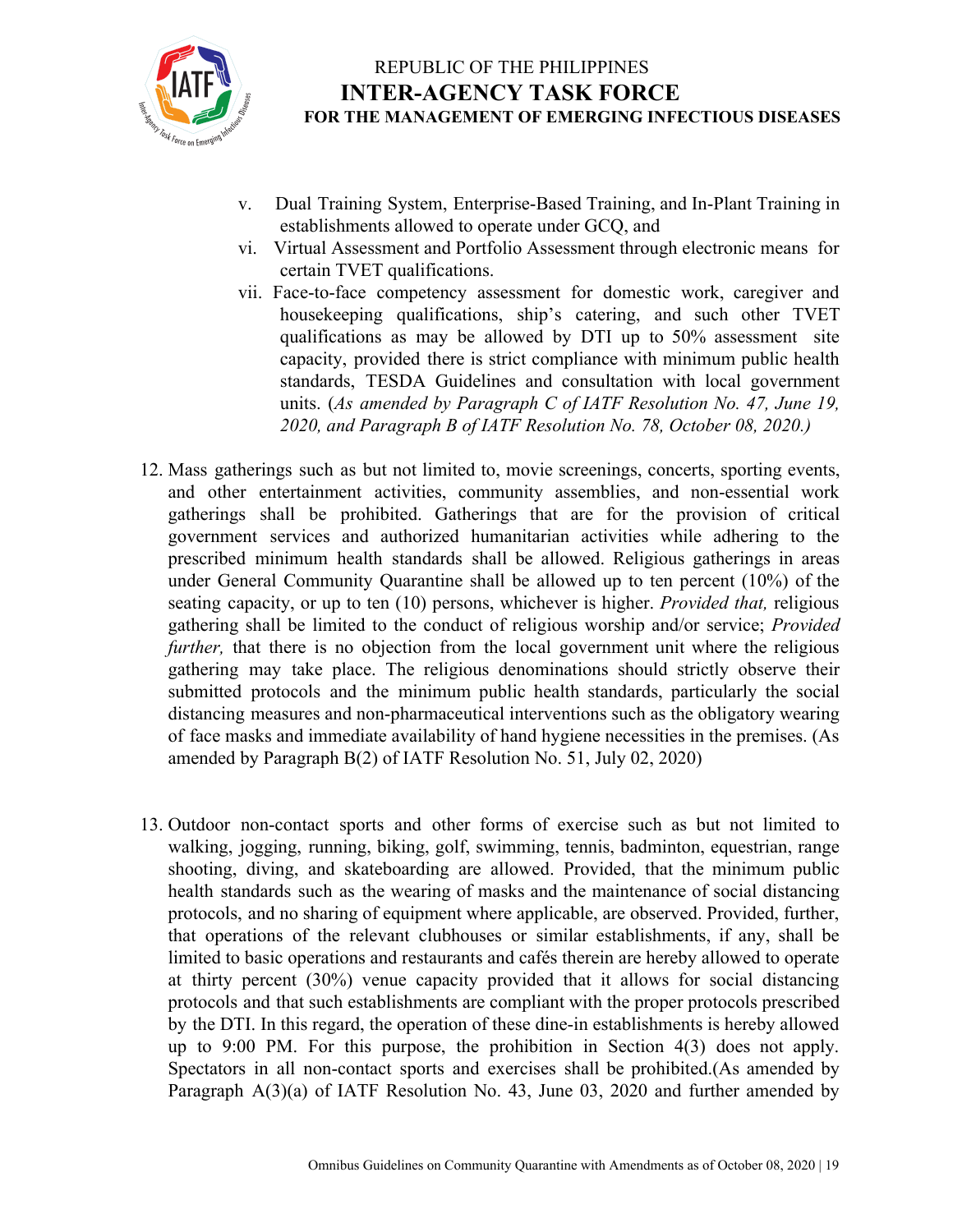

Paragraph D of IATF Resolution No. 48, June 22, 2020, Paragraph B(3) of IATF Resolution No. 49, June 25, 2020, and Paragraph B of IATF Resolution No. 56, July 16, 2020.)

- 14. The road, rail, maritime, and aviation sectors of public transportation shall operate at a reduced operational and vehicle capacity in accordance with guidelines issued by the DOTr. *Provided,* that in all public transports, a strict one (1) meter distance between passengers shall be observed and appropriate engineering controls shall be in place.
- 15. Visits to open-air memorial parks and cemeteries shall be limited to not more than ten (10) persons per group. The number of groups allowed at any given time shall be left to the discretion of the management of such memorial parks and cemeteries taking into consideration minimum public health standards and social distancing. (IATF Resolution No. 49, June 25, 2020)

**SECTION [5] GUIDELINES FOR AREAS PLACED UNDER MODIFIED GENERAL COMMUNITY QUARANTINE.** Areas placed under MGCQ shall observe the following protocols:

- 1. Minimum public health standards shall be complied with at all times for the duration of the MGCQ.
- 2. The movement of all persons in areas placed under MGCQ shall be limited to accessing essential goods and services, for work in the offices or industries permitted to operate hereunder, and for other activities permitted under this Section. *(As amended by Paragraph A(4)(a) of IATF Resolution No. 43, June 03, 2020)*
- 3. Any person below twenty-one (21) years old, those who are sixty (60) years old and above, those with immunodeficiency, comorbidity, or other health risks, and pregnant women shall be required to remain in their residences at all times; Provided that all activities and movements allowed under other Sections of these Guidelines for the foregoing persons shall continue to be permitted under MGCQ. *(As amended by Paragraph A(4)(b) of IATF Resolution No. 43, June 03, 2020)*
- 4. Indoor and outdoor non-contact sports and other forms of exercise such as but not limited to walking, jogging, running, biking, golf, swimming, tennis, badminton, equestrian, range shooting, and skateboarding are allowed. *Provided,* that the minimum public health standards such as the wearing of masks and the maintenance of social distancing protocols, and no sharing of equipment where applicable, are observed. For this purpose, the prohibition in Section 5(3) does not apply. Spectators in all non-contact sports and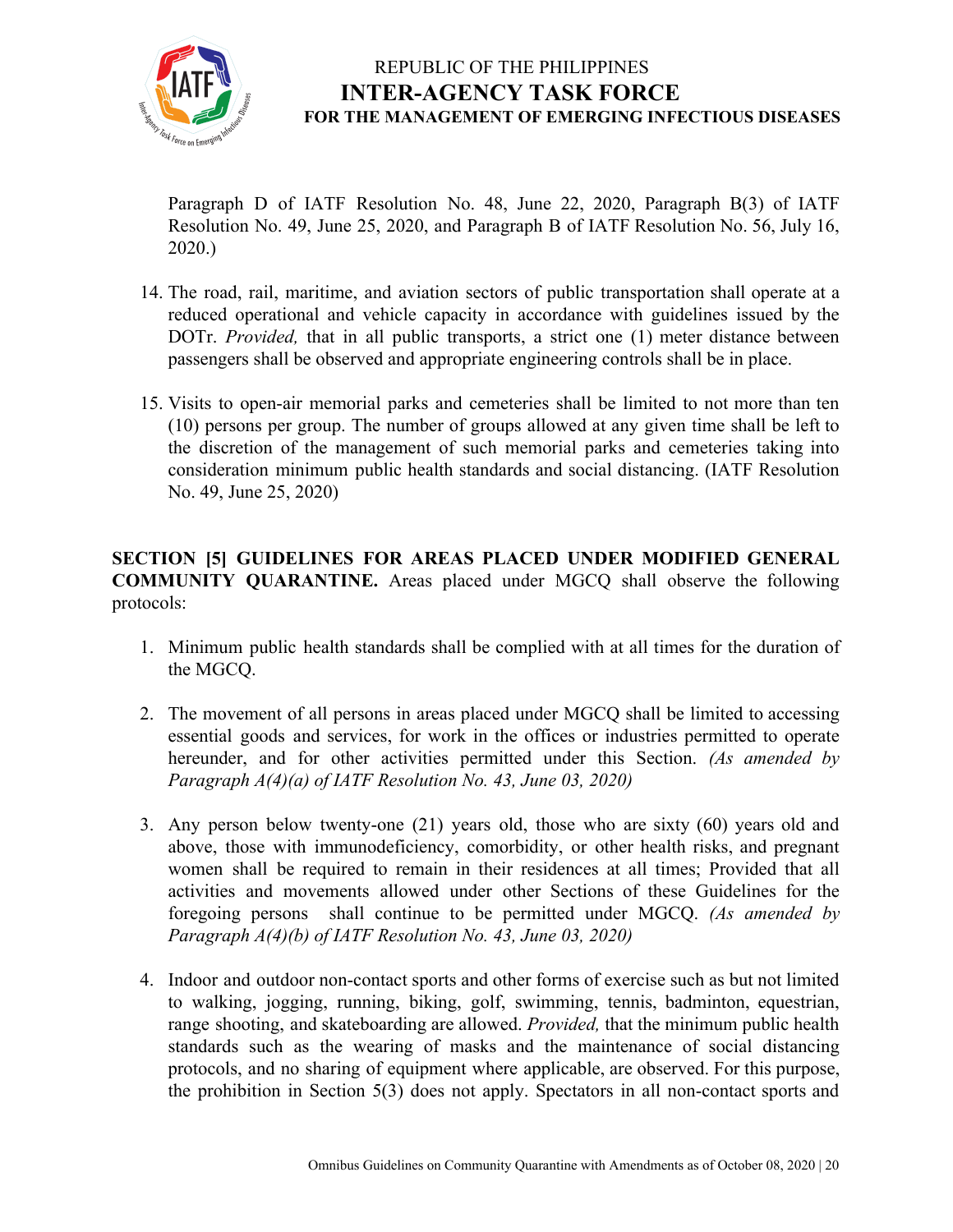

exercises shall be prohibited. *(As amended by Paragraph A(4)(c) of IATF Resolution No. 43, June 03, 2020, and Paragraph B of IATF Resolution No. 56, July 16, 2020)*

- 5. Mass gatherings such as but not limited to, movie screenings, concerts, sporting events, and other entertainment activities, religious services, and work conferences shall be allowed provided that participants shall be limited to fifty percent (50%) of the seating or venue capacity. *(As amended by Paragraph A(4)(d) of IATF Resolution No. 43, June 03, 2020)*
- 6. Limited face-to-face or in-person classes may be conducted in HEIs provided there is strict compliance with minimum public health standards, consultation with local government units, and compliance with guidelines set by CHED.

Face-to-face TVET training and competency assessment may be conducted at up to 50% training and assessment site capacity, provided there is strict compliance with minimum public health standards, TESDA Guidelines and consultation with local government units.

For K-12 Basic Education, the Basic Education Learning Continuity Plan of the DepEd shall be adopted.

For this purpose, the prohibition in Section 5(3) does not apply. *(As amended by Paragraph A(4)(e) of IATF Resolution No. 43, June 03, 2020 and amended by Paragraph C of IATF Resolution No. 47, June 19, 2020))*

- 7. Work in all public and private offices may be allowed to resume physical reporting to work at full operating capacity, with alternative work arrangements for persons who are sixty (60) years old and above, those with immunodeficiency, comorbidity, or other health risks, and pregnant women.
- 8. The road, rail, maritime, and aviation sectors of public transportation shall be allowed to operate at the capacity in accordance with guidelines issued by the DOTr. *Provided,* that in all public transports, a strict one (1) meter distance between passengers shall be observed and appropriate engineering controls shall be in place.
- 9. Private transportation shall be allowed subject to the guidelines provided by DOTr.
- 10. All public and private construction projects shall be allowed subject to strict compliance with the construction safety guidelines issued by the DPWH for the implementation of infrastructure projects during the COVID-19 pandemic.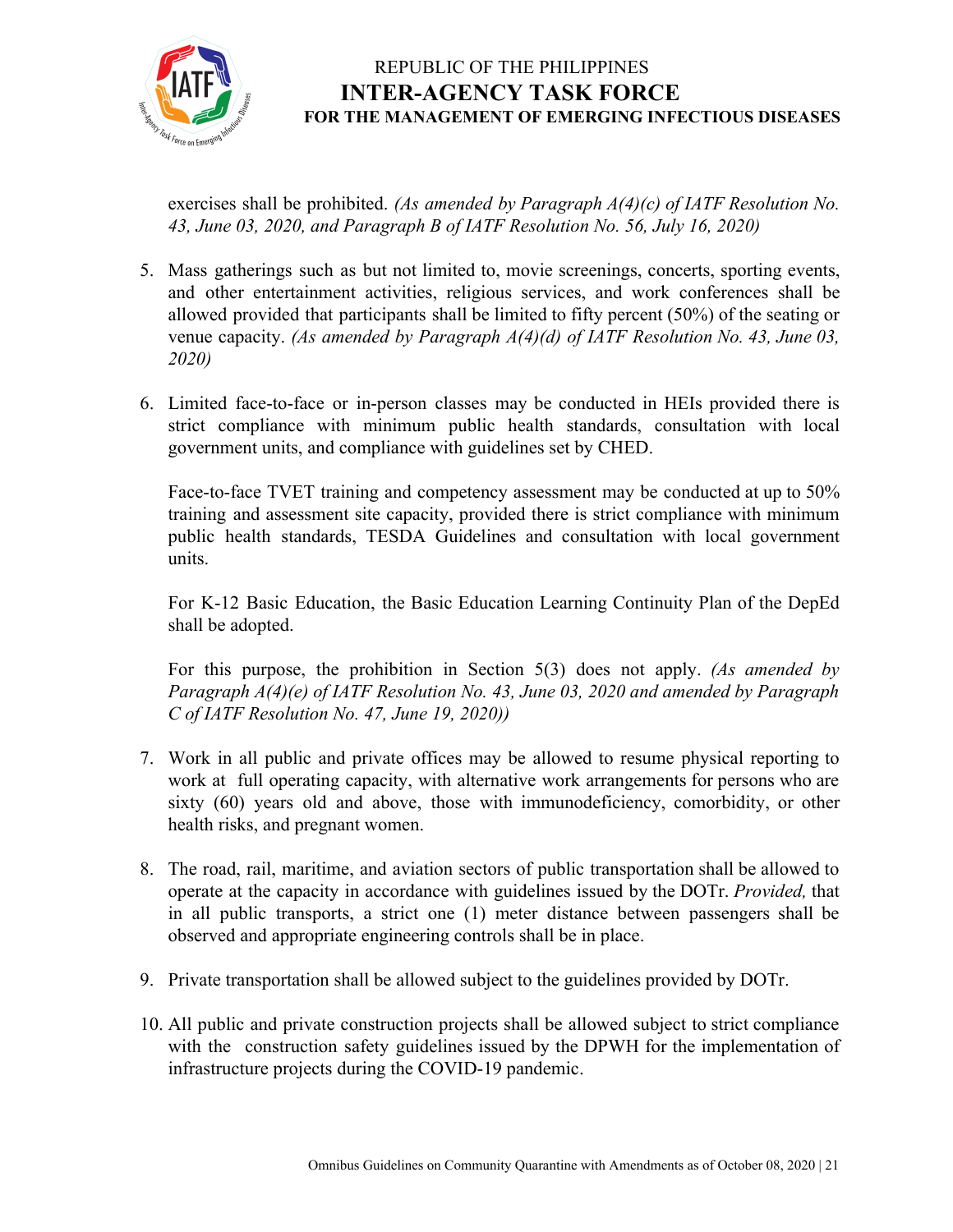

- 11. Except as otherwise provided below, all permitted establishments and activities under Categories I, II and III of Section 4(6) and those in previous Sections of these Omnibus Guidelines shall be allowed to operate or be undertaken at full operational capacity:
	- a. Barber shops, salons, and other personal care service establishments, at a maximum of fifty percent (50%) of venue capacity;
	- b. Dine-in restaurants, fast food and food retail establishments, including those in supermarkets, grocery stores, and food preparation establishments, at a maximum of fifty percent (50%) of seating capacity
	- *c.* Category IV and all other establishments not permitted to operate under previous Sections of these Guidelines, at a maximum of fifty percent (50%) operational capacity. However, for hotels and other accommodation establishments, only those accredited as provided by law and relevant DOT and DILG issuances may operate, and only upon issuance of a Certificate of Authority to operate by the DOT. For this purpose, DOT and DILG shall work with LGUs to ensure compliance of accommodation establishments. Notwithstanding the foregoing, the DTI is hereby authorized to issue a negative list of industries which shall remain prohibited even in areas under MGCQ. Establishments in the negative list shall not be allowed to operate in any form of community quarantine. *(As amended by Paragraph A(4)(f) of IATF Resolution No. 43, June 03, 2020, and Paragraph D of IATF Resolution No. 56, July 16, 2020)*

12. Work in government offices may be at full operational capacity, or under such alternative work arrangements as agencies may deem appropriate in accordance with the relevant rules and regulations issued by the CSC.

13. Accredited diplomatic missions and international organizations may resume full operations.

**SECTION [6] POST-COMMUNITY QUARANTINE SCENARIO.** Areas where no community quarantine is in place can be considered as being under the New Normal.

#### **SECTION [7] GUIDELINES FOR INTERZONAL AND INTRAZONAL MOVEMENT.**

1. The movement of all types of cargoes by land, air, or sea within and across areas placed under any form of community quarantine shall be unhampered. Workers in the logistics sector, such as cargo, trucking, courier delivery and port operations shall likewise be allowed to transit across areas placed under any form of community quarantine. All LGUs are directed to strictly abide by this national policy. *Provided,* that only a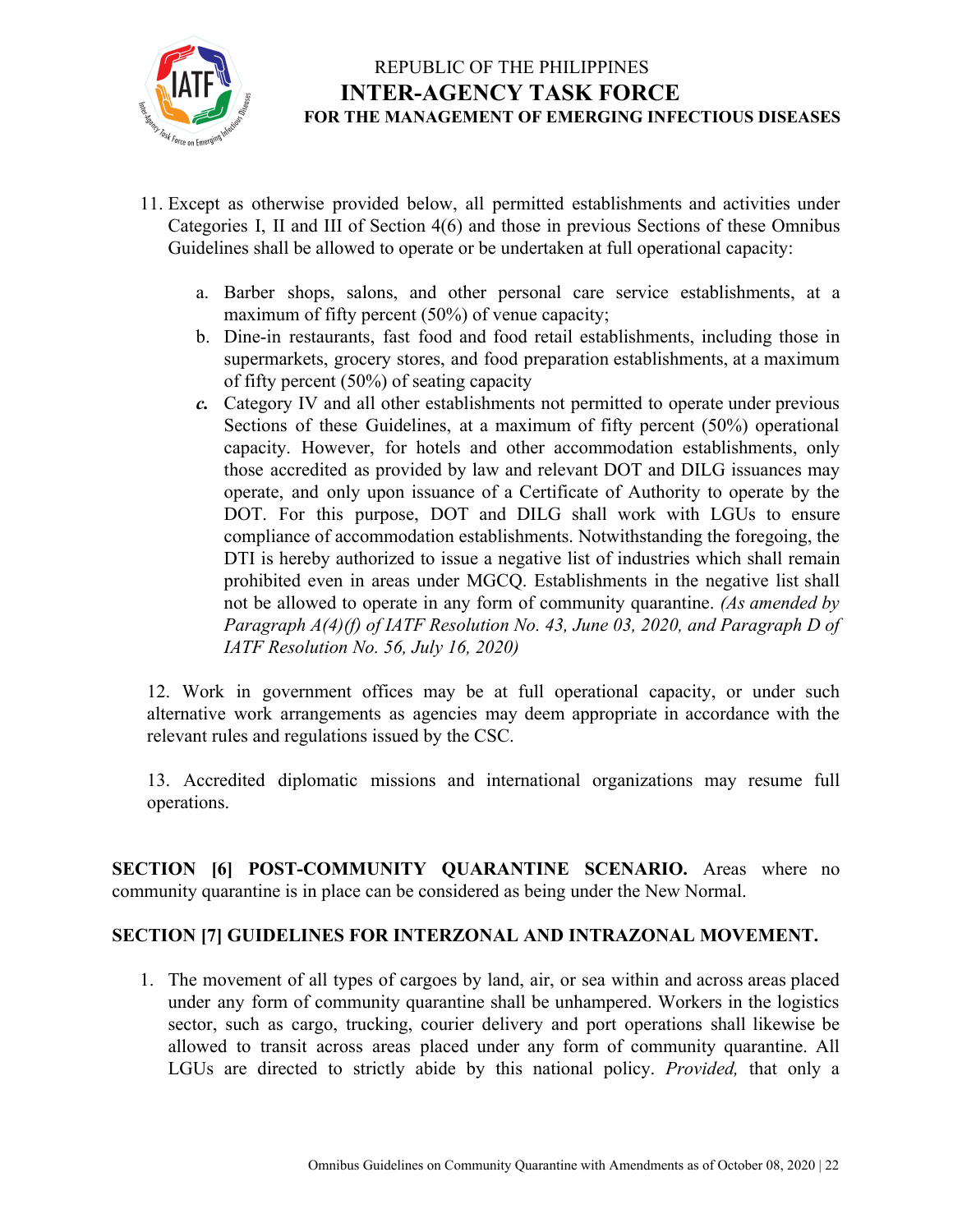

maximum of five (5) personnel may operate cargo and delivery vehicles by land, with or without load.

LGUs and local health units (LHUs) are hereby enjoined not to issue orders contrary to or inconsistent with said directive, such as, but not limited to, requiring asymptomatic drivers and crew of cargo or service delivery vehicles to undergo mandatory fourteen (14)-day home quarantine. *Provided, further,* that strict social distancing measures must be observed, which may include, if necessary, the putting up of additional safe and humane seats or space in the vehicles. *Provided, finally*, that the PNP retains its authority to conduct inspection procedures in checkpoints for the purpose of ensuring that protocols on strict home quarantine are observed.

2. The movement as such of the following persons within and across areas placed under any form of community quarantine shall be permitted: (1) health and emergency frontline services personnel, (2) government officials and government frontline personnel, (3) duly-authorized humanitarian assistance actors (HAAs), (4) persons traveling for medical or humanitarian reasons, (5) persons going to the airport for travel abroad, (6) returning or repatriated OFWs and other Overseas Filipinos (OFs) returning to their places of residence, (7) other persons transported through the efforts of the national government upon observance of the necessary quarantine protocols and with the concurrence of the receiving LGUs, and (8) anyone crossing zones for work permitted in the zone of destination, and going back home. Authorized shuttle services shall be allowed to travel within and across areas placed under any form of community quarantine, with priority given to persons rendering health and emergency frontline services.

Land, air or sea travel by uniformed personnel, government officials and employees for official business with the corresponding travel authority, and authorized HAAs, especially those transporting medical supplies and laboratory specimens related to COVID-19, and other relief and humanitarian assistance, shall be allowed.

OFWs, students enrolled abroad and participants accepted in exchange visitor programs, permanent residents of foreign jurisdictions, and foreign nationals, may leave for abroad through any of the airports or seaports in the country. Essential travel of Filipinos leaving for abroad for business, medical, emergency, and other humanitarian reasons, and which cannot be postponed, may also be allowed subject to presentation of sufficient supporting documents including the execution of Declaration acknowledging the risks involved in travelling, including risk of delay in their return trip, to be provided for in the check-in counters by the airlines. *Provided* that this provision shall not be interpreted to allow outbound travel by Filipinos to countries where travel restrictions are in place. *Provided, further*, that departing passengers may be accompanied by not more than one (1) person when traveling to any international port, who shall be allowed to return to his/her point of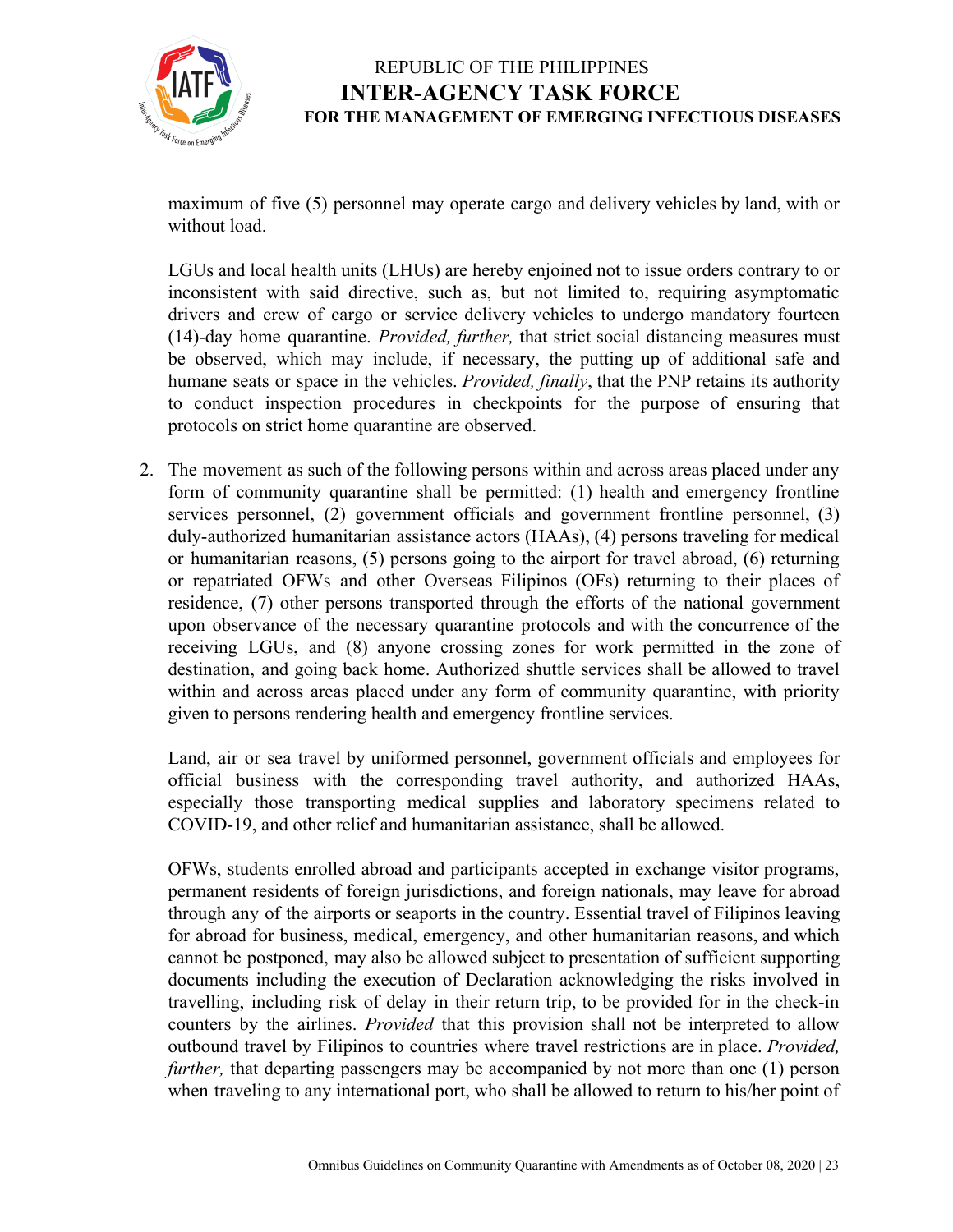

origin. Provided finally, upon return, they shall follow the Guidelines of Returning Overseas Filipinos of the National Task Force (NTF).

OFWs whether land-based or sea-based shall be allowed to be deployed abroad upon the execution of a *Declaration* signifying their knowledge and understanding of the risks involved as advised by the Philippine Government. For this purpose, recruitment and placement agencies shall likewise be allowed to operate in areas under MECQ, GCQ or MGCQ, subject to the observance of minimum health standards. *Further,* government offices and agencies involved in the processing of their deployment are hereby directed to establish "Green Lanes" to enable their prompt processing and deployment. *Further still,* to facilitate the ease of deployment, the OFWs and employees of these recruitment and placement agencies shall be allowed unhampered transit to and from appropriate government offices during MECQ, GCQ or MGCQ for the processing of their requirements and facilities such as airports, ferries, bus terminals, etc., notwithstanding any Local Government Unit pronouncement to the contrary. The said free access shall extend to the vehicles carrying the aforementioned individuals in order for them to reach their final destination. No fee or any other requirement shall be imposed by LGUs in this regard.

Repatriated OFWs or returning non-OFWs who have been issued a DOH or LGU certificate of completion of fourteen (14)-day facility-based quarantine, those who may be required to undergo a mandatory fourteen (14)-day home quarantine, or those who are issued with travel authority upon testing negative for COVID-19 whichever is earlier, shall be granted unhampered transit across zones *en route* to their final destination in the Philippines. For this purpose, LGUs are enjoined to allow maritime vessels or aircraft transporting the aforementioned OFWs and non-OFWs to dock or land at their ports of destination. No other requirement shall be imposed by LGUs in this regard.

- 3. The interzonal movement of persons between areas placed under GCQ and MGCQ for any purpose other than leisure shall be permitted.
- 4. Movement to and from an area placed under GCQ to an area where no community quarantine is in place shall be permitted, except for the sole purpose of leisure. *(As amended by Paragraph A(5) of IATF Resolution No. 43, June 03, 2020)*
- 5. The movement of persons for any purpose across areas placed under MGCQ and areas where no community quarantine is in place shall be permitted, but insofar as tourism travel is concerned, the same may still be subject to regulations of the LGU concerned or in the case of Boracay Island, the Boracay Inter-Agency Task Force (BIATF). *(As amended by Paragraph A(5) of IATF Resolution No. 43, June 03, 2020)*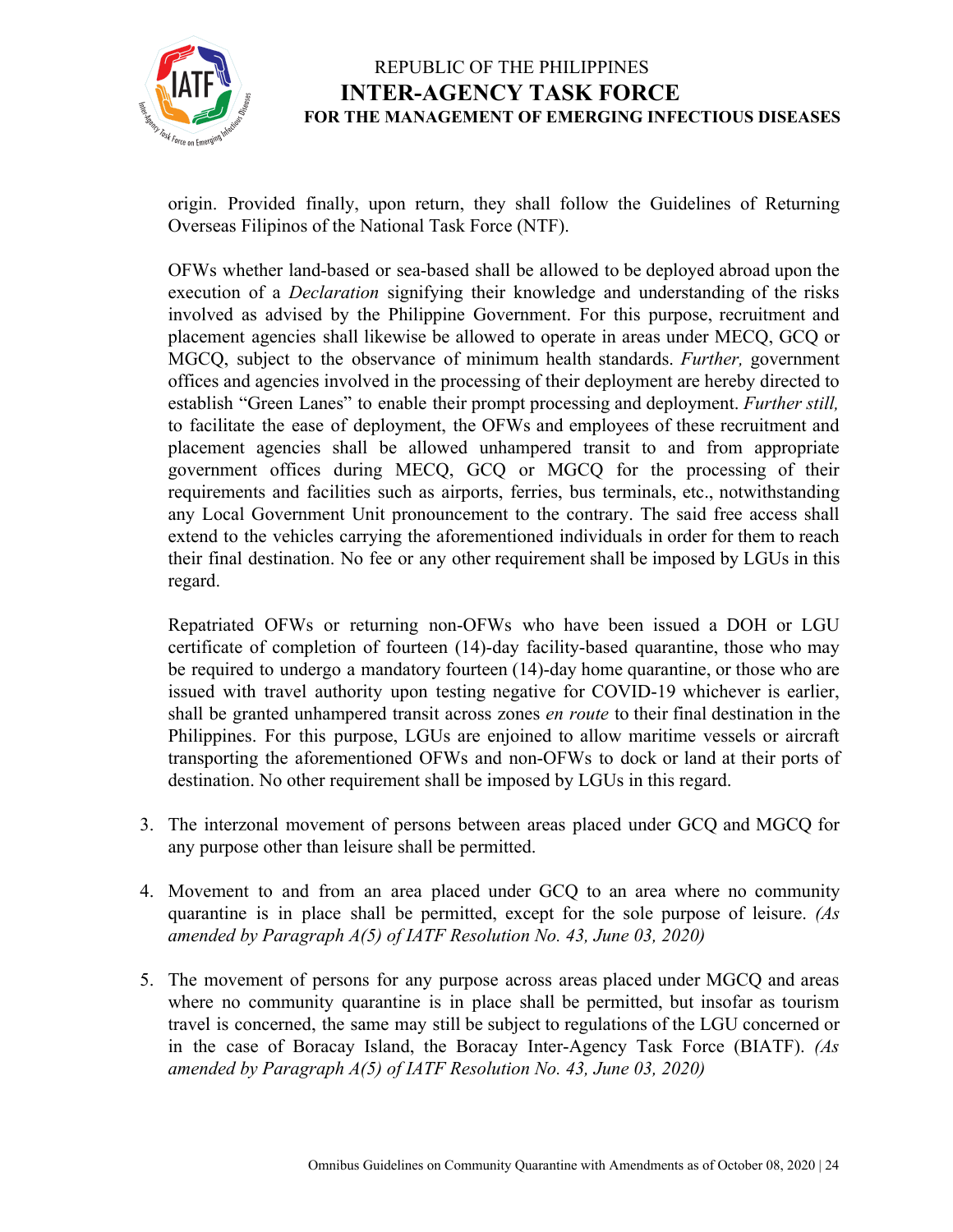

#### **SECTION [8] GENERAL PROVISIONS**

- 1. LGUs are enjoined to enact the necessary ordinances to enforce curfew only for non-workers in jurisdictions placed under MECQ, GCQ and MGCQ to penalize, in a fair and humane manner, violations of the restrictions on the movement of people as provided under these Omnibus Guidelines. Law enforcement agencies, in implementing and enforcing said curfew ordinances, are likewise strongly enjoined to observe fair and humane treatment of curfew violators. Public transportation, however, shall not be restricted by such curfew ordinances. (*As amended by Paragraph C of IATF Resolution No. 47, June 19, 2020)*
- 2. As a matter of declared national policy and pursuant to paragraphs (aa) and (bb), Section 4 of the Republic Act No. 11469, all banks, quasi-banks, financing companies, lending companies, and other financial institutions, public and private, including the Government Service Insurance System, Social Security System and Pag-ibig Fund, are directed to implement a minimum of a thirty (30)-day grace period from due date or until such time that the ECQ or MECQ is lifted, whichever is later, for the payment of all loans, including but not limited to salary, personal, housing, and motor vehicle loans, as well as credit card payments, falling due within the period of ECQ and MECQ, and without incurring interests, penalties, fees, or other charges. Persons with multiple loans shall likewise be given a minimum thirty (30)-day grace period from due date or until such time that the ECQ or MECQ is lifted, whichever is later, for every loan.

For residential and commercial rents falling due within the duration of the ECQ, MECQ, and GCQ, on residential lessees and micro-, small, and medium enterprises (MSMEs) and sectors not permitted to operate during said period, a grace period of thirty (30) days from the last due date or until such time that the community quarantine is lifted, shall be observed, whichever is longer, without incurring interests, penalties, fees, or other charges.

The foregoing rules on grace periods shall have retroactive effect starting 17 March 2020 in areas where the applicable community quarantine had been declared.

3. The operation of industries and establishments identified in preceding sections are subject to the visitorial and enforcement powers of the Department of Labor and Employment, Department of Trade and Industry, and other appropriate agencies to ensure compliance with these Omnibus Guidelines, especially the compliance with the provisions on maximum allowable operational capacity in establishments, as well as minimum public health standards and protocols.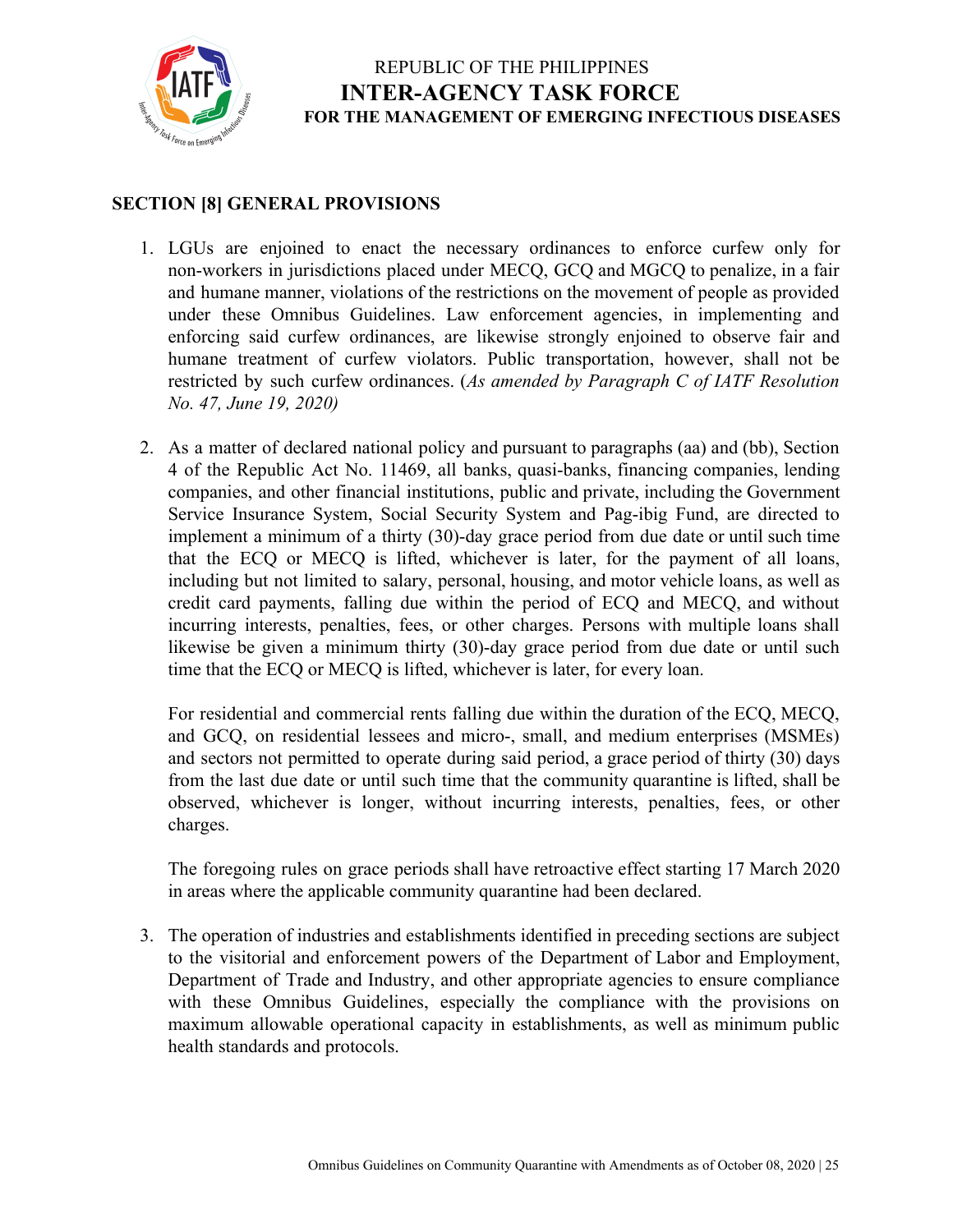

- 4. National government agencies and instrumentalities including GOCCs and LGUs shall adopt measures lawful and necessary to implement and enforce the minimum public health standards as defined herein. Such measures shall be in accordance with the minimum health standards set by DOH and other relevant national agencies, and shall not be unreasonable or unduly burdensome. However, the private sector is encouraged to adopt stricter health standards concerning their own operations. Compliance of private sector establishments with the Joint DTI-DOLE Return-to-Work Guidelines, DOH Return-to-Work Guidelines, and guidelines issued by the aforementioned appropriate sector-relevant national government agency, including their future amendments, shall be considered sufficient compliance with minimum public health standards. In accordance with DOH Department Memorandum No. 2020-0220, the testing of all returning employees of a private sector entity shall not be required as a condition precedent for their operation. In no case shall the testing of all returning workers be construed as a condition precedent for his/her return.
- 5. All persons are mandated to wear face masks, ear loop masks, indigenous, reusable, do-it-yourself masks, or face shields, handkerchiefs, or such other protective equipment or any combination thereof, which can effectively lessen the transmission of COVID-19, whenever they go out of their residences, pursuant to existing guidelines issued by the national government subject to fair and humane penalties or punishments that may be imposed by LGUs or implemented by law enforcement agencies, respectively. LGUs are hereby enjoined to use IATF-endorsed contact tracing and contact monitoring applications (StaySafe.ph and TanodCOVID) where they are available, or use community-based contact tracing and contact monitoring. Concerned LGUs are hereby enjoined to issue the necessary executive order or ordinance to this effect.
- 6. Supermarkets, public and private wet markets, grocery stores, agri-fishery supply stores, veterinary supply stores, pharmacies, drug stores, and other retail establishments engaged in the business of selling essential goods are strongly encouraged to extend their store operations to a maximum of twelve (12) hours. LGUs are directed to allow such establishments to operate pursuant to the foregoing. *Provided* that in the operation of wet markets, LGUs are encouraged to adopt reasonable schemes to ensure compliance with strict social distancing measures, such as, but not limited to, providing for specific daily schedules per sector, barangay, or purok, as the case may be. In no case shall such schemes involve narrowing the hours of operation of the foregoing establishments.
- 7. Acts of discrimination inflicted upon healthcare workers, repatriated OFWs and non-OFWs, COVID-19 cases, whether confirmed, recovered or undergoing treatment, as well as suspect and probable cases, and Persons under Monitoring are denounced in the strongest of terms. Acts in furtherance of discrimination, such as, but not limited to, coercion, libel, slander, physical injuries and the dishonor of contractual obligations such